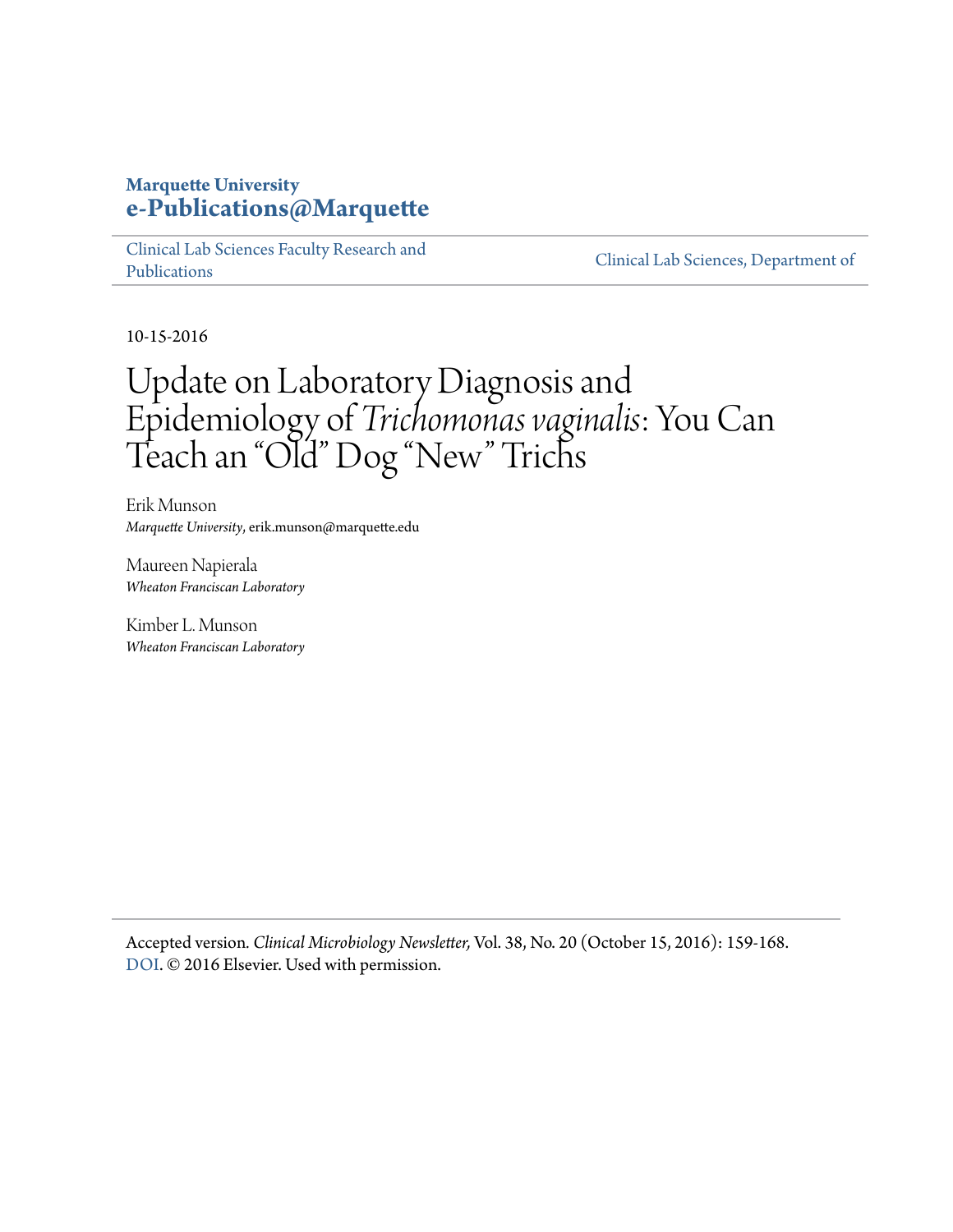**Marquette University**

## **e-Publications@Marquette**

## *Clinical Laboratory Sciences Faculty Research and Publications/College of Health Sciences*

*This paper is NOT THE PUBLISHED VERSION;* **but the author's final, peer-reviewed manuscript.** The published version may be accessed by following the link in th citation below.

*Clinical Microbiology Newsletter*, Vol. 38, No. 20 (October 15, 2016): 159-168[. DOI.](https://doi.org/10.1016/j.clinmicnews.2016.09.003) This article is © Elsevier and permission has been granted for this version to appear in [e-Publications@Marquette.](http://epublications.marquette.edu/) Elsevier does not grant permission for this article to be further copied/distributed or hosted elsewhere without the express permission from Elsevier.

# Update on Laboratory Diagnosis and Epidemiology of Trichomonas vaginalis: You Can Teach an "Old" Dog "New" Trichs

## Erik Munson

College of Health Sciences, Marquette University, Milwaukee, WI

#### Maureen Napierala

Wheaton Franciscan Laboratory, Milwaukee, WI

Kimber L. Munson Wheaton Franciscan Laboratory, Milwaukee, WI

## Abstract

Past viewpoints on *[Trichomonas vaginalis](https://www.sciencedirect.com/topics/medicine-and-dentistry/trichomonas-vaginalis)* infection have characterized the associated clinical disease as a "nuisance" condition, with affected demographics largely being older African American females residing in urban centers. The advent of commercial molecular assays specific for *T. vaginalis*has offered a new outlook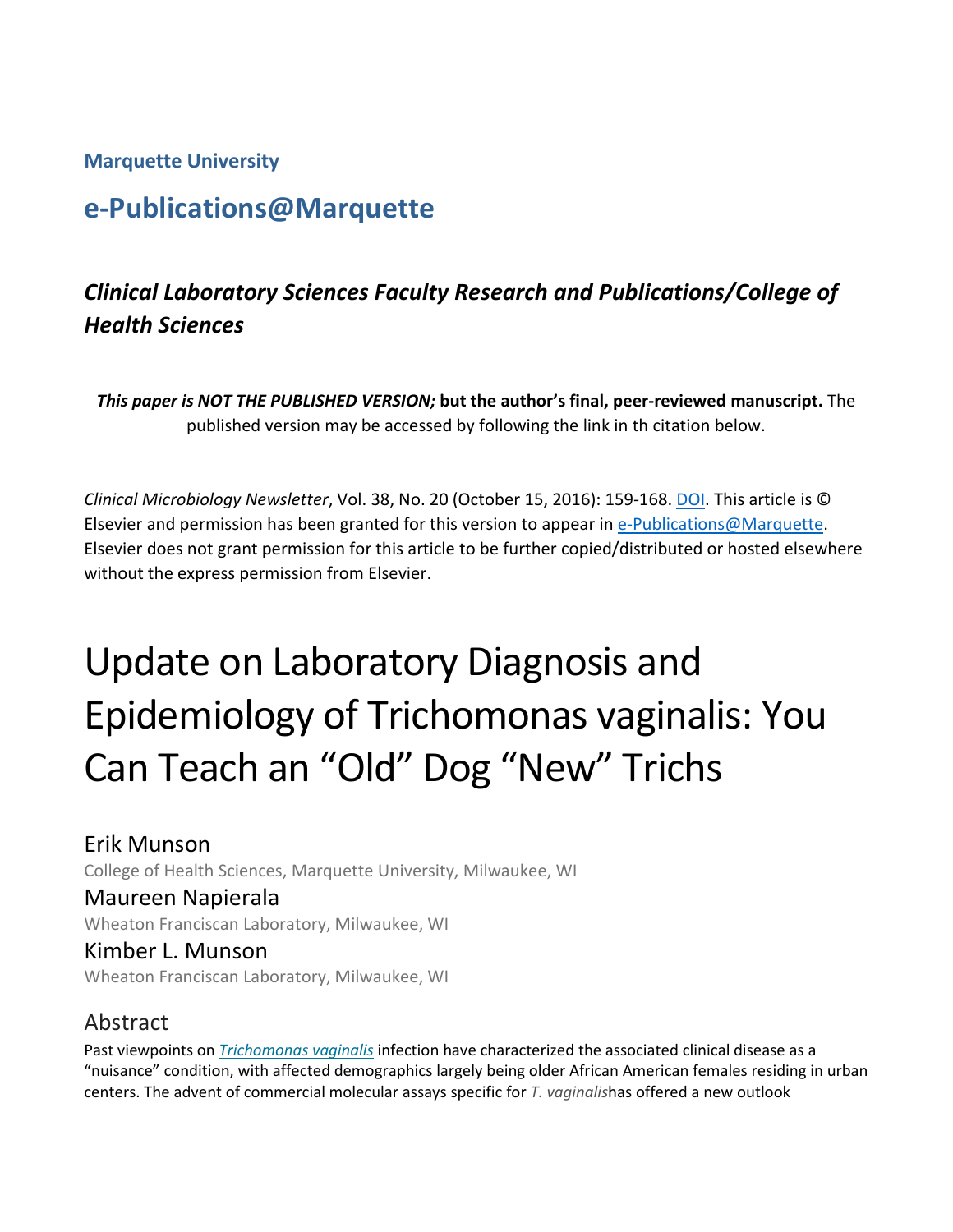on [trichomoniasis.](https://www.sciencedirect.com/topics/medicine-and-dentistry/trichomoniasis) Within high-prevalence sexually transmitted infection populations, parasite distribution is not localized to specific population centers, and *T. vaginalis* prevalence is elevated among both younger and older age groups. Adaptation of these molecular assays can additionally facilitate male screening and subsequent epidemiologic characterization. These findings, combined with associations between *T. vaginalis* infection and [human immunodeficiency virus](https://www.sciencedirect.com/topics/medicine-and-dentistry/human-immunodeficiency-virus) (HIV) acquisition/transmission and persistent [human](https://www.sciencedirect.com/topics/immunology-and-microbiology/human-papillomavirus)  [papillomavirus](https://www.sciencedirect.com/topics/immunology-and-microbiology/human-papillomavirus) infection, support consideration of the expansion of *T. vaginalis* screening efforts in the realms of clinical practice and public health.

## Introduction

The French microscopist, clinician, and researcher A. F. Donné discovered the [protozoan](https://www.sciencedirect.com/topics/immunology-and-microbiology/protozoa) *T. vaginalis* 180 years ago. [Trichomoniasis,](https://www.sciencedirect.com/topics/medicine-and-dentistry/trichomoniasis) the clinical entity ascribed to the pathogen, has become the most prevalent non-viral sexually transmitted infection (STI) in the United States [\(Fig. 1\)](https://www.sciencedirect.com/science/article/pii/S0196439916300733?via%3Dihub#fig1). A surveillance study conducted by the U.S. Centers for Disease Control and Prevention (CDC) in 2008 estimated trichomoniasis prevalence in this country at 4 million cases, with approximately 1 million new cases of T[.](https://www.sciencedirect.com/science/article/pii/S0196439916300733?via%3Dihub#bib1) vaginalis infection being diagnosed annually.<sup>1</sup> As will be posited and further described throughout this review, several factors impact the true characterization of trichomoniasis. As an introductory example, *T. vaginalis* prevalence rates are rather disparate on a worldwide basis. In contrast to reports of >20% prevalence in some U.S., African, and indigenous Australian population centers, <sup>[2,](https://www.sciencedirect.com/science/article/pii/S0196439916300733?via%3Dihub#bib2)[3,](https://www.sciencedirect.com/science/article/pii/S0196439916300733?via%3Dihub#bib3)[4,](https://www.sciencedirect.com/science/article/pii/S0196439916300733?via%3Dihub#bib4)[5](https://www.sciencedirect.com/science/article/pii/S0196439916300733?via%3Dihub#bib5)</sup> a number of European, Asian-Pacific, and non-indigenous Australian studies have documented rates lower than 5%.<sup>[6,](https://www.sciencedirect.com/science/article/pii/S0196439916300733?via%3Dihub#bib6)[7,](https://www.sciencedirect.com/science/article/pii/S0196439916300733?via%3Dihub#bib7)[8,](https://www.sciencedirect.com/science/article/pii/S0196439916300733?via%3Dihub#bib8)[9,](https://www.sciencedirect.com/science/article/pii/S0196439916300733?via%3Dihub#bib9)[10](https://www.sciencedirect.com/science/article/pii/S0196439916300733?via%3Dihub#bib10)</sup>



Figure 1. Estimated prevalence of STI in the United States (adapted from reference 75 with permission of the publisher).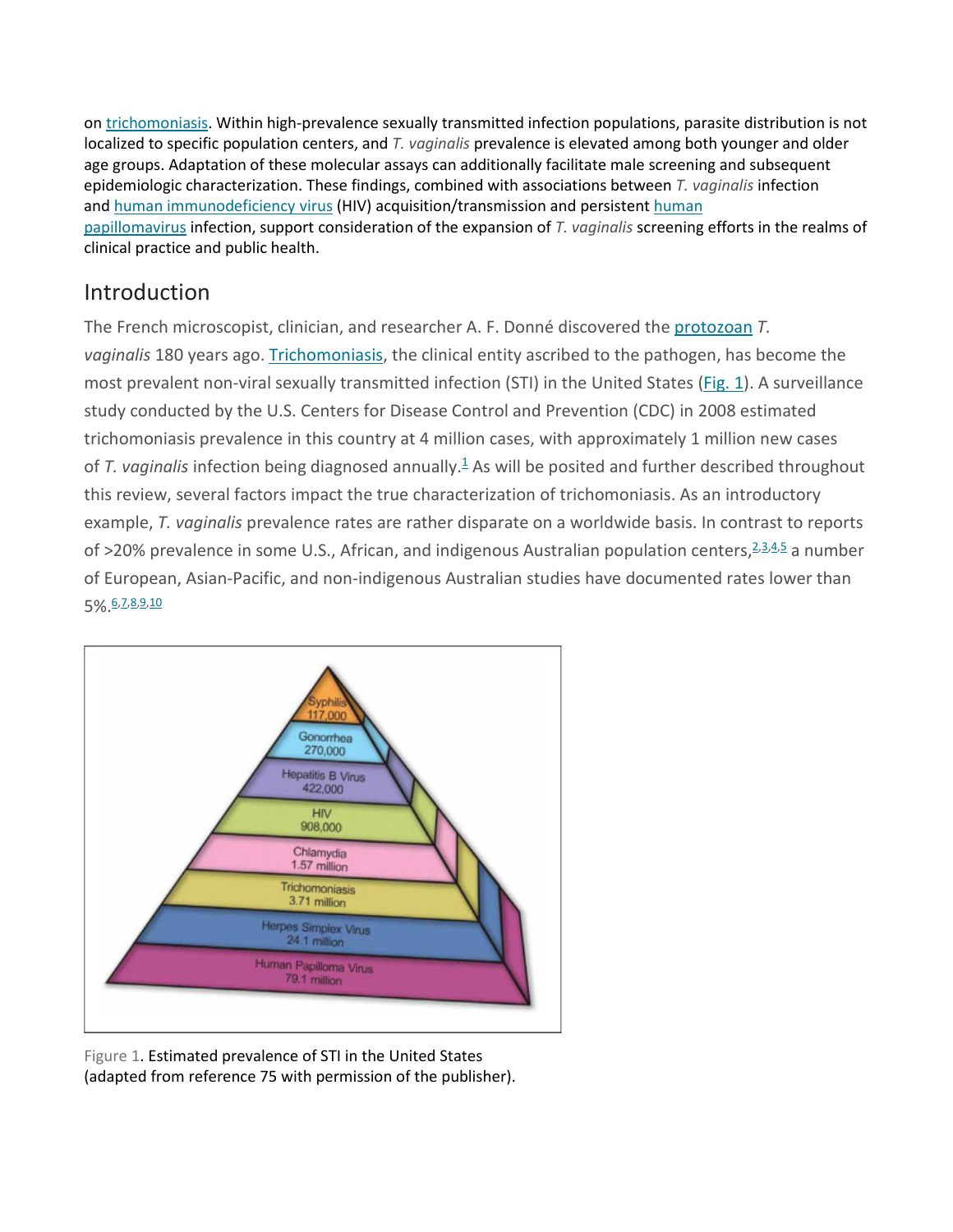The advent of molecular-based laboratory detection of *T. vaginalis* has broadened our knowledge of trichomoniasis, allowing new perspectives on [disease epidemiology](https://www.sciencedirect.com/topics/medicine-and-dentistry/disease-epidemiology) and opportunities for prevention. In addition, advancements related to diagnostic algorithms have garnered much attention in the clinical research setting. A PubMed primary literature search (U.S. National Library of Medicine and the National Institutes of Health) conducted in February 2016 using the search parameter "*[Trichomonas](https://www.sciencedirect.com/topics/medicine-and-dentistry/trichomonas-vaginalis)  [vaginalis](https://www.sciencedirect.com/topics/medicine-and-dentistry/trichomonas-vaginalis)*" filtered by the possibility of "antigen," "molecular testing," "nucleic acid hybridization," "PCR," "nucleic acid amplification testing," "LAMP" (loop-mediated isothermal amplification), or "transcription-mediated amplification" selected 629 primary citations from the years 1964 to 2016, with over 25% published since the beginning of 2012. This brief commentary, with focus largely on literature published within the past 3 years, discusses updates on *T. vaginalis*epidemiology and [laboratory testing.](https://www.sciencedirect.com/topics/medicine-and-dentistry/laboratory-testing)

## Epidemiology

#### Females

[Trichomoniasis](https://www.sciencedirect.com/topics/medicine-and-dentistry/trichomoniasis) can be characterized by a diffuse, [malodorous,](https://www.sciencedirect.com/topics/medicine-and-dentistry/malodorant) yellow-green [vaginal discharge](https://www.sciencedirect.com/topics/medicine-and-dentistry/vaginal-discharge) with vulvar irritation.<sup>[11](https://www.sciencedirect.com/science/article/pii/S0196439916300733?via%3Dihub#bib11)</sup> While pruritis and [dysuria](https://www.sciencedirect.com/topics/medicine-and-dentistry/dysuria) may be present, a majority of *T. vaginalis* infections are actually thought to be asymptomatic. This has long been a source of consternation for clinicians and researchers in the context of proper laboratory diagnostic strategies and [clinical management.](https://www.sciencedirect.com/topics/medicine-and-dentistry/clinical-management) Data published nearly 25 years ago stated that approximately one-third of patients with asymptomatic *T. vaginalis* infection become symptomatic within 6 months, [12](https://www.sciencedirect.com/science/article/pii/S0196439916300733?via%3Dihub#bib12) perhaps necessitating additional encounters with health care. Mathematic modeling suggests that the average duration of *T. vaginalis* infection in women approaches 3 to 5 years. [13](https://www.sciencedirect.com/science/article/pii/S0196439916300733?via%3Dihub#bib13)

Such data imply indolent *T. vaginalis* infection in a significant percentage of women, yet the organism has been associated with pregnancy complications, including preterm delivery, [low-birth](https://www.sciencedirect.com/topics/medicine-and-dentistry/low-birth-weight)[weight](https://www.sciencedirect.com/topics/medicine-and-dentistry/low-birth-weight) delivery, and delivery of offspring later diagnosed with [intellectual disability](https://www.sciencedirect.com/topics/medicine-and-dentistry/intellectual-disability) or [attention deficit](https://www.sciencedirect.com/topics/medicine-and-dentistry/attention-deficit-hyperactivity-disorder)[hyperactivity disorder.](https://www.sciencedirect.com/topics/medicine-and-dentistry/attention-deficit-hyperactivity-disorder)<sup>reviewed in reference [14](https://www.sciencedirect.com/science/article/pii/S0196439916300733?via%3Dihub#bib14)</sup> From a retrospective audit of 108,346 Medicaid recipients [\[15\]](https://www.sciencedirect.com/science/article/pii/S0196439916300733?via%3Dihub#bib15) it was concluded that females diagnosed with trichomoniasis within the first 7 months of pregnancy were more likely to deliver at ≤33 [weeks of gestation](https://www.sciencedirect.com/topics/medicine-and-dentistry/gestational-age) (hazard ratio, 1.22 [95% confidence interval, 1.02 to 1.46]), while those diagnosed within the first 8 months of pregnancy were more likely to deliver late pre-term (33 to 36 weeks; [hazard ratio,](https://www.sciencedirect.com/topics/medicine-and-dentistry/hazard-ratio) 1.59 [95% confidence interval, 1.18 to 2.14]). In single-site studies of South African and U.S. females, <sup>reviewed in reference [14](https://www.sciencedirect.com/science/article/pii/S0196439916300733?via%3Dihub#bib14)</sup> T. vaginalis associations with pelvic [inflammatory disease](https://www.sciencedirect.com/topics/medicine-and-dentistry/pelvic-inflammatory-disease) in HIV-positive patients, acute [endometritis,](https://www.sciencedirect.com/topics/immunology-and-microbiology/endometritis) and tubal infertility have been reported.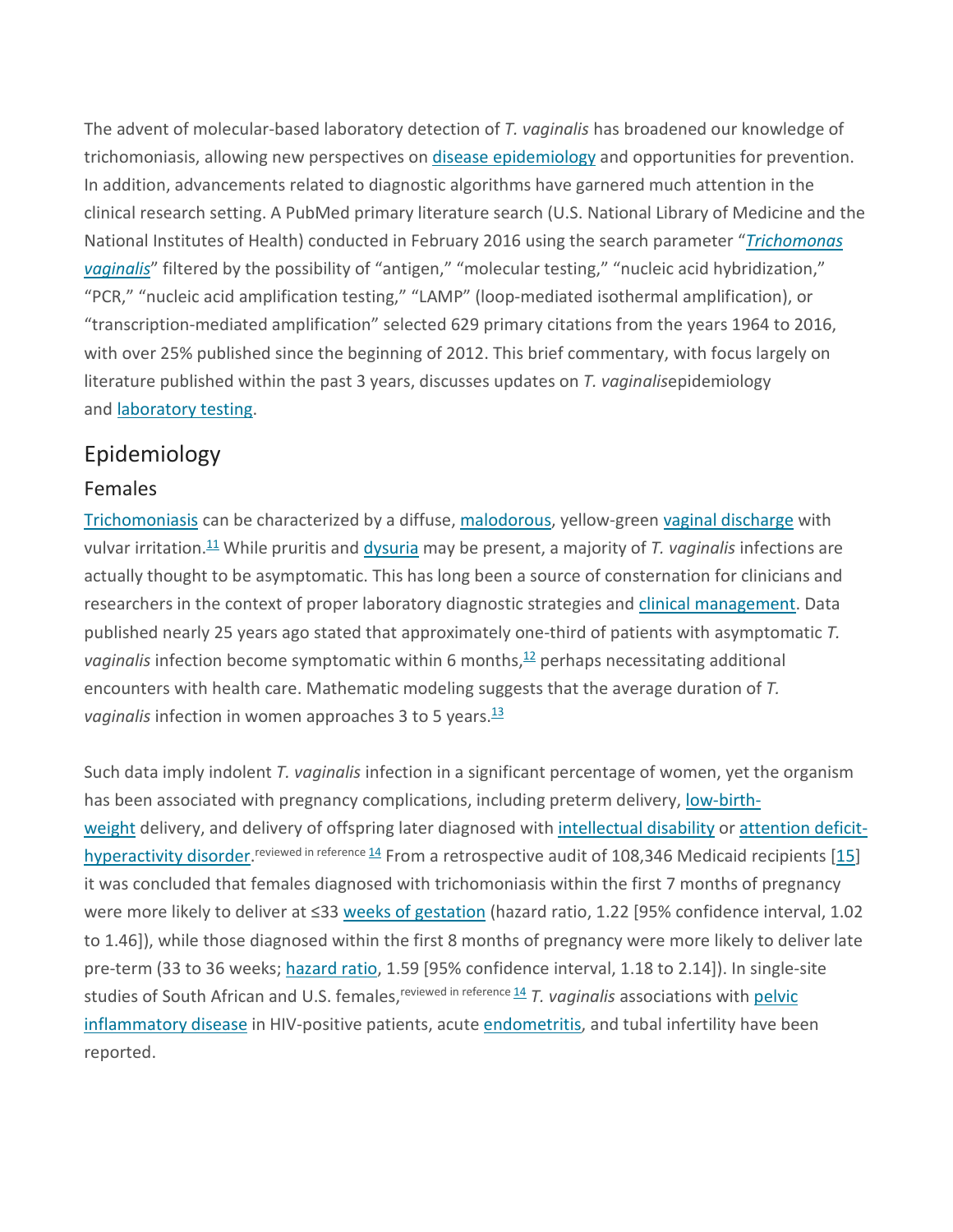*T. vaginalis* has also achieved a status of importance in the public health community. The natural course of [human papillomavirus](https://www.sciencedirect.com/topics/immunology-and-microbiology/human-papillomavirus) (HPV) infection is largely self-limiting, with 60 to 80% of infections becoming undetectable in 8 to 10 months.<sup>[16](https://www.sciencedirect.com/science/article/pii/S0196439916300733?via%3Dihub#bib16)</sup> Prolonged or persistent HPV infections, particularly those involving high-risk HPV genotypes, contribute to ultimate development of cervical neoplasia. From an adolescent cohort, Shew et al.<sup>16</sup> demonstrated that median time to clearance of primary HPV infection was 172 days in patients without concomitant *T. vaginalis* infection. The median value increased to 436 days in patients with concurrent *T. vaginalis* infection. Donders et al.<sup>8</sup> performed multiplex *T.* vaginalis/HPV real-time [PCR](https://www.sciencedirect.com/topics/medicine-and-dentistry/polymerase-chain-reaction) on 63,251 [liquid-based cytology](https://www.sciencedirect.com/topics/medicine-and-dentistry/liquid-based-cytology) collections from Belgian women. In patients with detectable high-risk HPV DNA, the likelihood of having concomitant cytology findings of atypical squamous cells of uncertain significance or greater (ASC-US+) was higher when *T. vaginalis* was present than when *T. vaginalis* was absent (odds ratio, 1.98 [95% confidence interval, 1.04 to 3.50]; *P* = 0.049). Moreover, 17.8% of patients with detectable *T. vaginalis* DNA had cytology findings of ASC-US+, while only 8.7% of *T. vaginalis*-negative specimens had such findings (odds ratio, 2.3 [95% confidence interval, 1.6 to 3.2];  $P < 0.0001$ ). In an investigation of commercial [sex workers](https://www.sciencedirect.com/topics/medicine-and-dentistry/sex-worker) in Kenya using RNA amplification techniques specific to both STI agents and high-risk HPV, Ting et al.<sup>17</sup> described higher rates of HPV positivity in women also positive for *T. vaginalis*.

The public health significance of *T. vaginalis* detection also extends to [HIV.](https://www.sciencedirect.com/topics/medicine-and-dentistry/human-immunodeficiency-virus) From a study of adolescents with [behavioral risk factors](https://www.sciencedirect.com/topics/medicine-and-dentistry/behavioral-risk-factor) for HIV infection, Mullins et al.<sup>18</sup> reported a higher *T. vaginalis* incidence rate in females who were HIV positive (1.3/100 person months) than in those who were not (0.6/100 person months; *P* = 0.002). Several studies have characterized a role for *T. vaginalis* in HIV acquisition by females. One prospective study of 4,948 sexually active African females<sup>19</sup> reported that *T. vaginalis*infected women were more likely to test positive for HIV at a subsequent health care encounter (adjusted hazard ratio, 2.05 [95% confidence interval, 1.05 to 4.02]). Hughes et al.<sup>20</sup> prospectively studied 3,297 African HIV-serodiscordant couples and found that *T. vaginalis* infection of the female partner was an independent risk factor for increased probability of HIV acquisition per coital act (odds ratio, 2.57 [95% confidence interval 1.42 to 4.65]).

In similar fashion, studies have elucidated a role for *T. vaginalis* in HIV transmission. [Co-incubation](https://www.sciencedirect.com/topics/medicine-and-dentistry/in-vitro-fertilisation) of *T. vaginalis* with acutely infected [peripheral blood](https://www.sciencedirect.com/topics/medicine-and-dentistry/venous-blood) mononuclear cells *[in vitro](https://www.sciencedirect.com/topics/medicine-and-dentistry/in-vitro)* has been shown to increase the HIV replication rate.<sup>[21](https://www.sciencedirect.com/science/article/pii/S0196439916300733?via%3Dihub#bib21)</sup> A Louisiana cohort with documented infection by both HIV and T. vaginalis were prospectively observed following a course of metronidazole therapy.<sup>[22](https://www.sciencedirect.com/science/article/pii/S0196439916300733?via%3Dihub#bib22)</sup> Successful antitrichomonad therapy (determined by *T. vaginalis* culture) decreased the likelihood of HIV shedding at 3 months post-therapy compared to baseline shedding (relative risk, 0.34 [95% confidence interval, 0.12 to 0.92]). This finding was not duplicated in HIV-positive women without antecedent *T. vaginalis* infection. Mathematical modeling of an HIV-infected population in North Carolina (with a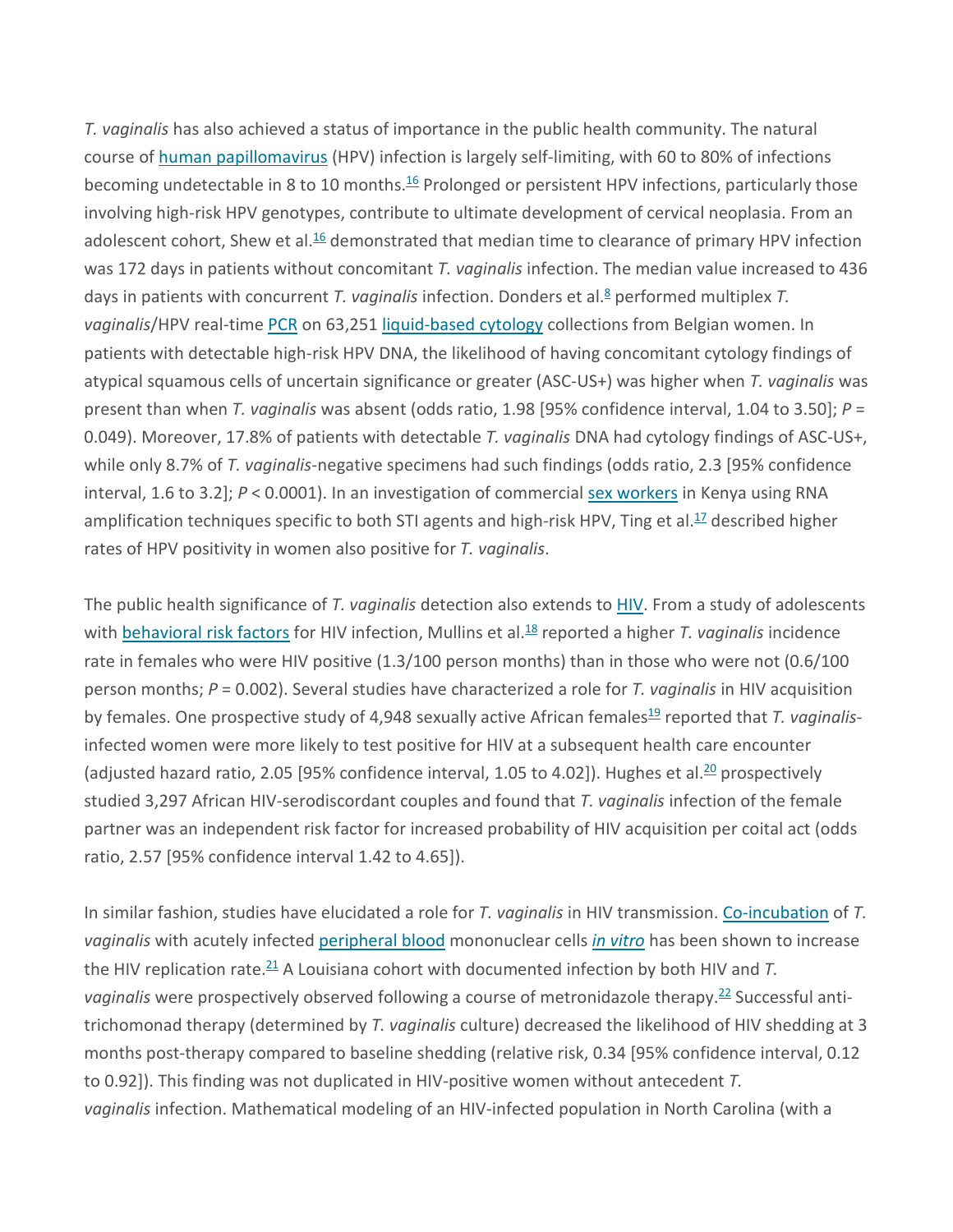presumed 22% *T. vaginalis* prevalence) predicted the occurrence of 0.076 HIV transmission events per 100 HIV-positive females who test positive for *T. vaginalis.* [23](https://www.sciencedirect.com/science/article/pii/S0196439916300733?via%3Dihub#bib23) This datum contrasts with the rate of 0.062 HIV transmission events in HIV-positive women who are *T. vaginalis* negative. In the former scenario, 23% of HIV transmission events were attributable to *T. vaginalis*infection.

#### Compared to commonly assessed STI agents, such as *[Chlamydia trachomatis](https://www.sciencedirect.com/topics/medicine-and-dentistry/chlamydia-trachomatis)* and *[Neisseria](https://www.sciencedirect.com/topics/medicine-and-dentistry/neisseria-gonorrhoeae)*

*[gonorrhoeae](https://www.sciencedirect.com/topics/medicine-and-dentistry/neisseria-gonorrhoeae)*, the prevalence of *T. vaginalis* among older females is especially significant. Napierala et al.<sup>24</sup> summarized clinical *[laboratory testing](https://www.sciencedirect.com/topics/medicine-and-dentistry/laboratory-testing)* of a subacute care population within a high-prevalence STI community using commercially available molecular assays for *[C. trachomatis](https://www.sciencedirect.com/topics/medicine-and-dentistry/chlamydia-trachomatis)*, [N. gonorrhoeae,](https://www.sciencedirect.com/topics/medicine-and-dentistry/neisseria-gonorrhoeae) and *T. vaginalis*. The *T. vaginalis* detection rate (9.3%) within a subset of 7,277 females exceeded those of *C. trachomatis* (5.7%) and *N. gonorrhoeae* (1.4%; both *P* < 0.0002). When detection rates were delineated by age decade, [25](https://www.sciencedirect.com/science/article/pii/S0196439916300733?via%3Dihub#bib25) the predictable finding of increased *T. vaginalis* detection versus *C. trachomatis* detection in patients aged 31 to 60 years was observed [\(Fig. 2\)](https://www.sciencedirect.com/science/article/pii/S0196439916300733?via%3Dihub#fig2). A *T. vaginalis* detection rate of greater than 11% was realized for females over the age of 60; however, the small subset did not allow statistical comparison versus *C. trachomatis* detection. Novel findings included elevated *T. vaginalis* detection rates in females under the age of 21 [\(Fig. 2\)](https://www.sciencedirect.com/science/article/pii/S0196439916300733?via%3Dihub#fig2) and significantly increased *T. vaginalis* detection in years 21 to 30 over that of *C. trachomatis*.



Figure 2. Prevalence of *[Trichomonas vaginalis](https://www.sciencedirect.com/topics/medicine-and-dentistry/trichomonas-vaginalis)* (solid bars), *[Chlamydia trachomatis](https://www.sciencedirect.com/topics/medicine-and-dentistry/chlamydia-trachomatis)*(open bars), and *[Neisseria](https://www.sciencedirect.com/topics/medicine-and-dentistry/neisseria-gonorrhoeae)  [gonorrhoeae](https://www.sciencedirect.com/topics/medicine-and-dentistry/neisseria-gonorrhoeae)* (shaded bars) among 7277 females screened by commercial transcription-mediated amplification, delineated by age. ‡ represents comparisons between *[C. trachomatis](https://www.sciencedirect.com/topics/medicine-and-dentistry/chlamydia-trachomatis)* and *T. vaginalis* detection rates in which P  $< 0.05.$ 

Adapted from data published in, $25$  with permission from the publisher.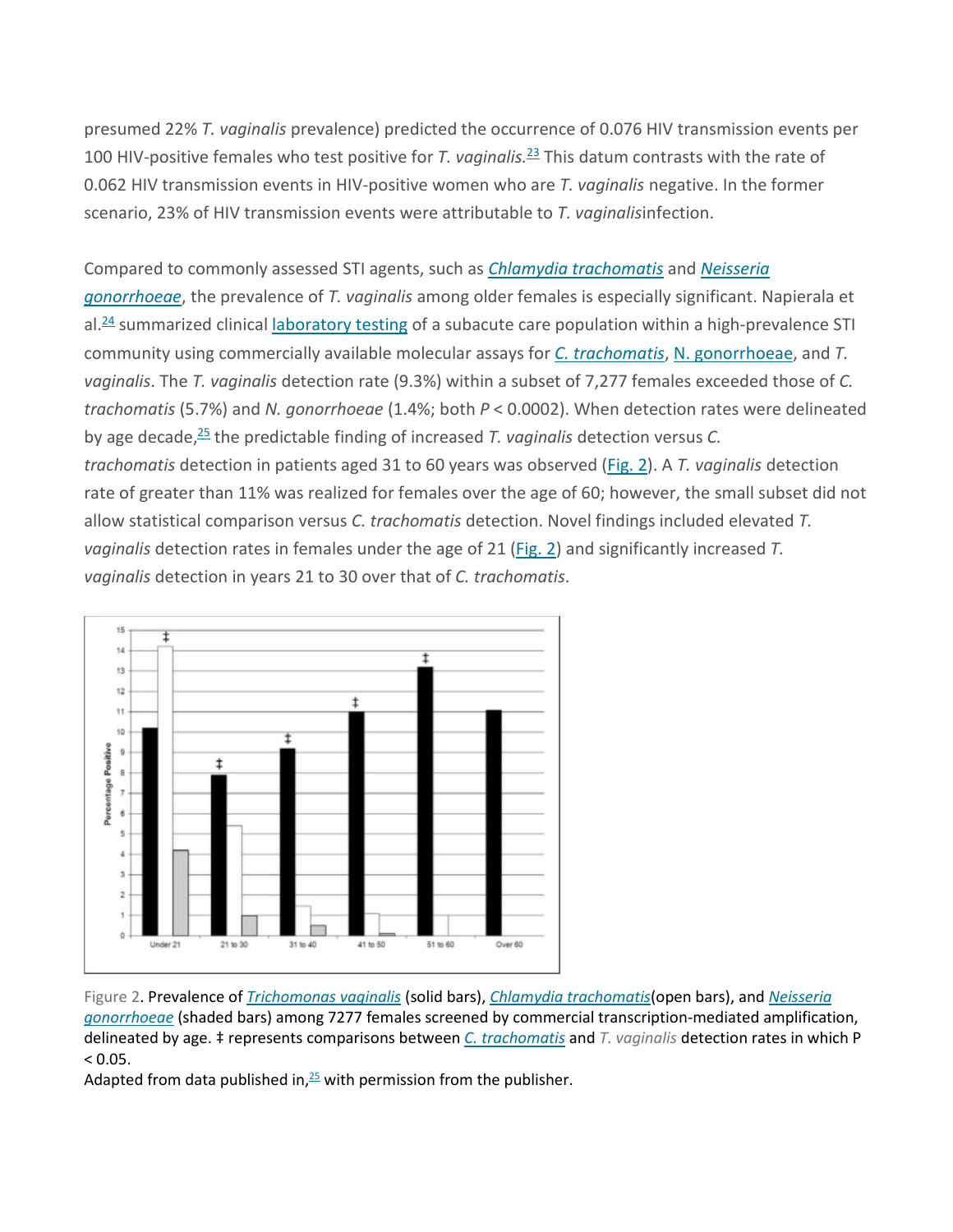Recent investigations have attempted to elucidate the *T. vaginalis* proclivity for older populations. Hearn et al.<sup>26</sup> stratified 264 Baltimore women into age groups of 18 to 44 years and ≥45 years. The prevalence of *T. vaginalis* did not differ between the groups, yet older adults who tested positive for *T. vaginalis*were more likely to have used marijuana (adjusted [odds ratio,](https://www.sciencedirect.com/topics/medicine-and-dentistry/odds-ratio) 3.1; *P* = 0.036) and crack [cocaine](https://www.sciencedirect.com/topics/medicine-and-dentistry/cocaine) (adjusted odds ratio, 3.8; *P* = 0.010) in the previous 6 months. In addition to general immunity decline during the aging process, the authors inferred a link between illicit drug use and increased susceptibility to infection. *In vitro T. vaginalis* infection models<sup>27</sup> demonstrated suppression of [secretory leukocyte protease inhibitor](https://www.sciencedirect.com/topics/medicine-and-dentistry/secretory-leukocyte-protease-inhibitor) (SLPI), an agent produced by female reproductive [tract](https://www.sciencedirect.com/topics/medicine-and-dentistry/female-reproductive-tract) mucosal [epithelia](https://www.sciencedirect.com/topics/medicine-and-dentistry/epithelium) that protects against HIV acquisition. Huppert et al.<sup>28</sup> correlated *T. vaginalis-*SLPI interaction in a clinical setting, as a >50% reduction of this marker was consistent with recurrent *T. vaginalis*infection. The *T. vaginalis*-SLPI paradigm provides an additional perspective on the necessity for diagnosis of low-level or asymptomatic trichomoniasis. Finally, Fichorova et al.<sup>29</sup> concluded that hormonal contraceptives are associated with alterations in cervical immunity that are dependent upon the presence of genital infections, such as trichomoniasis. In a broad sense, these immune alterations may increase susceptibility to HIV acquisition. The authors posit the potential impact of undiagnosed, asymptomatic genital tract infection on this paradigm.

Past epidemiologic data, often derived from studies utilizing less sensitive diagnostic assays, have suggested that trichomoniasis is largely an urban disease. When considering the dataset in [Fig. 2,](https://www.sciencedirect.com/science/article/pii/S0196439916300733?via%3Dihub#fig2) it is important to note that <2% of those data were gathered from females in acute care.<sup>[25](https://www.sciencedirect.com/science/article/pii/S0196439916300733?via%3Dihub#bib25)</sup> By way of STI phenotype calculation (defined as permutations of *T. vaginalis, C. trachomatis*, and *N. gonorrhoeae* detection from any health care encounter that resulted in detection of at least one STI) and comparison of such data<sup>25</sup> with those from acute care<sup>30</sup> and from a combined subacute and acute care cohort,<sup>[31](https://www.sciencedirect.com/science/article/pii/S0196439916300733?via%3Dihub#bib31)</sup> one can ascertain parasite distribution across an entire metropolitan setting. The STI phenotype from subacute care demonstrated the greatest proclivity for sole detection of *T. vaginalis* (54.2% of health care encounters) [\(Table 1\)](https://www.sciencedirect.com/science/article/pii/S0196439916300733?via%3Dihub#tbl1). In contrast, sole detection of *T. vaginalis* from acute care was 40.7%. Moreover, phenotypes that involved any detection of *T. vaginalis* were 63.5% and 55.8% in the subacute care and acute care populations, respectively. The above-mentioned data flank *T. vaginalis*phenotypes derived from an overall community setting.<sup>[31](https://www.sciencedirect.com/science/article/pii/S0196439916300733?via%3Dihub#bib31)</sup> These separate large-scale data collections implicate *T. vaginalis* distribution as being widespread throughout a metropolitan setting and signal the necessity for accurate laboratory diagnostics and clinician utilization of those modalities.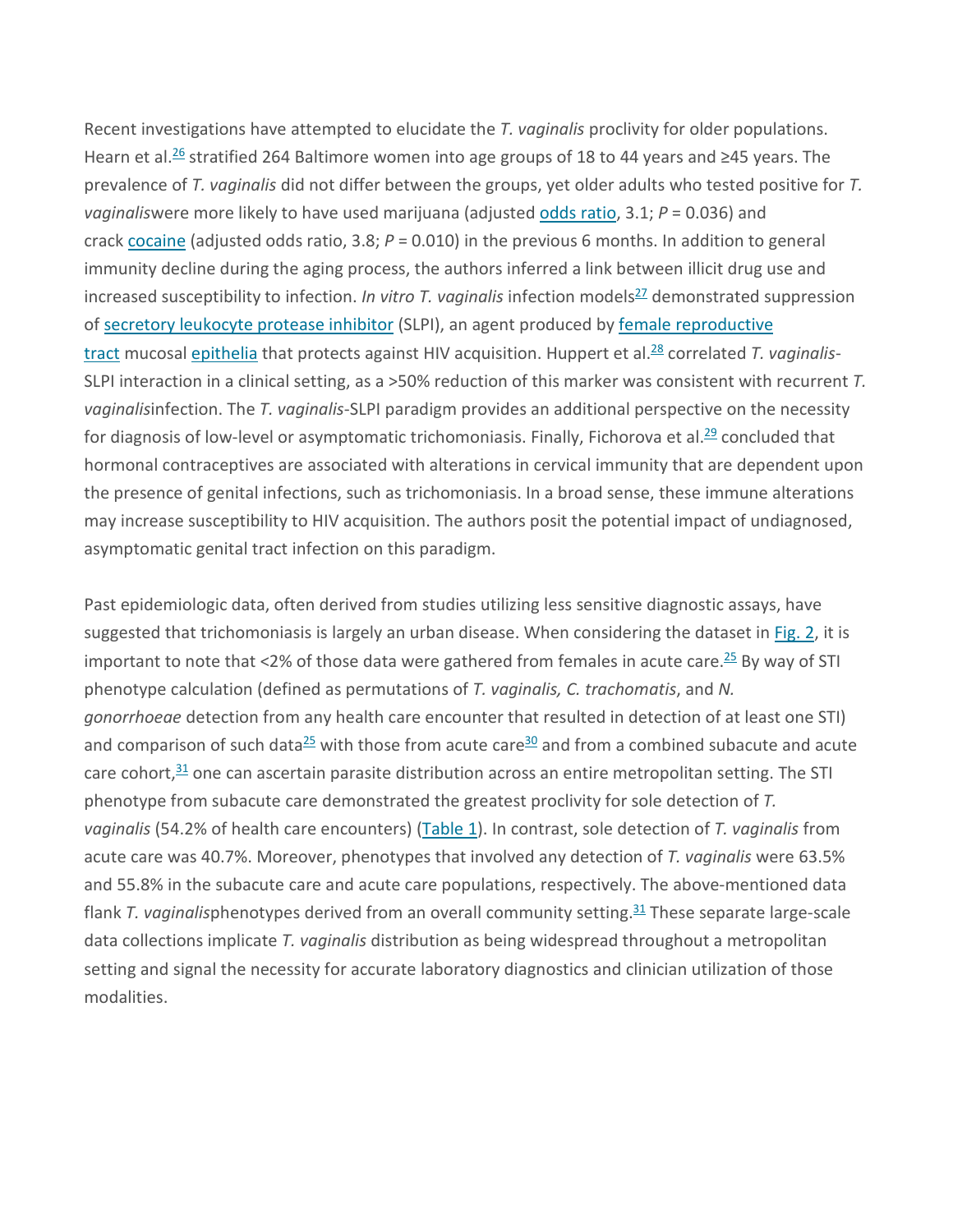Table 1. High-prevalence community STI phenotypes, determined by commercial transcription-mediated amplification specific for *[Trichomonas vaginalis](https://www.sciencedirect.com/topics/medicine-and-dentistry/trichomonas-vaginalis)*, *[Chlamydia trachomatis](https://www.sciencedirect.com/topics/medicine-and-dentistry/chlamydia-trachomatis)*, and *[Neisseria gonorrhoeae](https://www.sciencedirect.com/topics/medicine-and-dentistry/neisseria-gonorrhoeae)* within acute care, communitywide, and subacute care samplings of females positive at least one STI

| STI phenotype <sup>a</sup> |           |           | Percent patient encounters by specimen source |                                                                                                                          |      |
|----------------------------|-----------|-----------|-----------------------------------------------|--------------------------------------------------------------------------------------------------------------------------|------|
|                            |           |           |                                               | T. vaginalis C. trachomatis N. gonorrhoeae Acute care <sup>®</sup> Communitywide <sup>®</sup> Subacute care <sup>®</sup> |      |
| $\ddot{}$                  |           |           | 40.7                                          | 45.2                                                                                                                     | 54.2 |
| $\ddot{}$                  | $\ddot{}$ |           | 8.1                                           | 9.6                                                                                                                      | 6.6  |
| $\ddot{}$                  | -         | $\ddot{}$ | 3.5                                           | 2.6                                                                                                                      | 1.5  |
| $\ddot{}$                  | $\ddot{}$ | $\ddot{}$ | 3.5                                           | 1.5                                                                                                                      | 1.2  |
|                            | $\ddot{}$ |           | 22.2                                          | 21.0                                                                                                                     | 29.1 |
|                            | $\ddot{}$ | $\ddot{}$ | 4.7                                           | 5.9                                                                                                                      | 2.2  |
|                            |           | $\ddot{}$ | 17.4                                          | 14.3                                                                                                                     | 4.7  |

<sup>a</sup>+, positive TMA screen; -, negative TMA screen.

<sup>b</sup>Eighty-six (33.7%) encounters had at least one STI. (Data adapted from [reference 30w](https://www.sciencedirect.com/science/article/pii/S0196439916300733?via%3Dihub#bib30)ith permission of the publisher.)

Two hundred seventy-three (35.0%) encounters had at least one STI. (Data adapted from [reference 31](https://www.sciencedirect.com/science/article/pii/S0196439916300733?via%3Dihub#bib31) with permission of the publisher.)

<sup>d</sup>One thousand thirty-six (14.5%) encounters had at least one STI. (Data adapted from **[reference 25](https://www.sciencedirect.com/science/article/pii/S0196439916300733?via%3Dihub#bib25)** with permission of the publisher.)

#### Males

Trichomoniasis had been largely uncharacterized in males due to a perceived lack of testing options; however, recent data have further elucidated clinically significant disease in males. Strockij et al.<sup>32</sup> studied prostatic secretions from 203 males with chronic recurrent urethroprostatitis and no detectable bacterial [microflora.](https://www.sciencedirect.com/topics/immunology-and-microbiology/microbiome) *T. vaginalis* was detected in 75.5% of specimens; [amoeboid,](https://www.sciencedirect.com/topics/immunology-and-microbiology/amoeba) spherical, and flagellated forms of the parasite were observed via [electron microscopy.](https://www.sciencedirect.com/topics/medicine-and-dentistry/electron-microscope) Sviben et al.<sup>33</sup> reported a *T. vaginalis* PCR detection rate of 8.2% in 500 men with [urethritis,](https://www.sciencedirect.com/topics/immunology-and-microbiology/urethritis) while the rate in 200 men without symptoms was 2.2%. T. vaginalis can influence hypogonadism, <u>orchitis</u>, and male infertility.<sup>[34](https://www.sciencedirect.com/science/article/pii/S0196439916300733?via%3Dihub#bib34)</sup>

Few data exist regarding the role of *T. vaginalis* in male HIV acquisition and transmission. Hobbs et al[.35](https://www.sciencedirect.com/science/article/pii/S0196439916300733?via%3Dihub#bib35) reported that the median seminal HIV RNA load in Malawi males was increased approximately 2 log<sub>10</sub> units in *T. vaginalis*urethritis. Paz-Bailey et al.<sup>36</sup> investigated 173 HIV-positive males in South Africa with detectable [HIV-1](https://www.sciencedirect.com/topics/medicine-and-dentistry/subtypes-of-hiv) RNA in [genital ulcers.](https://www.sciencedirect.com/topics/medicine-and-dentistry/genital-ulcer) Those who were also infected with *T. vaginalis* exhibited increased crude [viral loads](https://www.sciencedirect.com/topics/immunology-and-microbiology/viral-load) over those who were not infected (mean difference, 0.62  $log_{10}$  [95% confidence interval, 0.07 to 1.2; *P* = 0.027]). The role of the male sexual partner with respect to trichomoniasis and HIV infection should not be overlooked. Chesson et al. $\frac{37}{2}$  estimated that 750 instances of new HIV infections in U.S. females were facilitated by concomitant *T. vaginalis* infection; the cost of treating *T. vaginalis*-attributable HIV infection is \$167 million.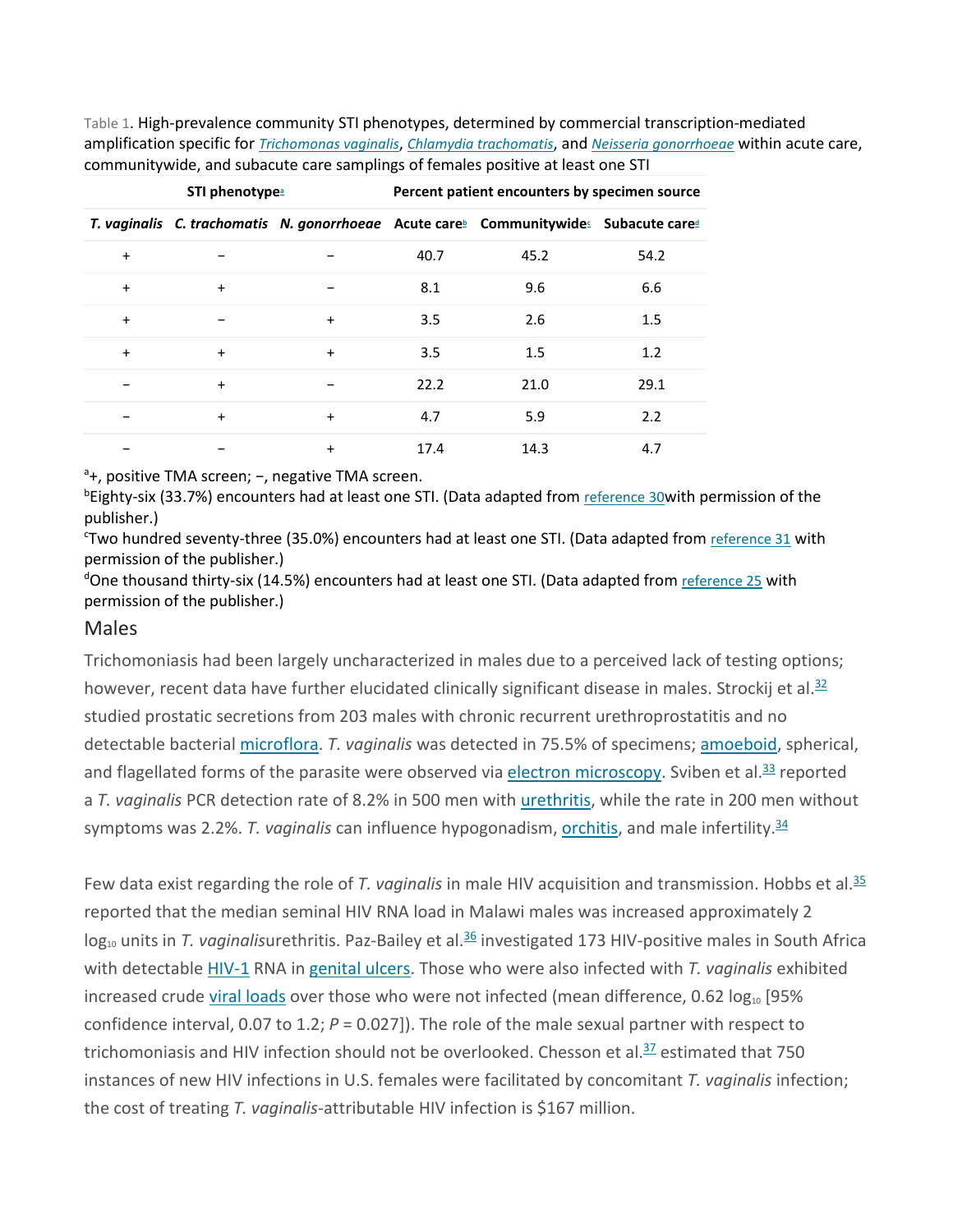Over the past 10 years, investigators have attempted to establish an association between prostate [carcinoma](https://www.sciencedirect.com/topics/medicine-and-dentistry/carcinoma) and antecedent *T. vaginalis*exposure. Studies based on *T.*  vaginalis [seroprevalence](https://www.sciencedirect.com/topics/immunology-and-microbiology/seroprevalence) have demonstrated modest associations with [nocturia,](https://www.sciencedirect.com/topics/medicine-and-dentistry/nocturia) large prostate volume, and benign prostatic hyperplasia/lower [urinary tract](https://www.sciencedirect.com/topics/medicine-and-dentistry/urinary-tract) symptom-related outcomes (with prevalence ratios ranging from 1.21 to 1.36)<sup>38</sup> and with overall **[prostate cancer](https://www.sciencedirect.com/topics/medicine-and-dentistry/prostate-cancer)** risk (odds ratio, 1.25).<sup>[39](https://www.sciencedirect.com/science/article/pii/S0196439916300733?via%3Dihub#bib39)</sup> Conversely, Mitteregger et al[.40](https://www.sciencedirect.com/science/article/pii/S0196439916300733?via%3Dihub#bib40) detected *T. vaginalis* by PCR in 34% of tissue specimens with [benign](https://www.sciencedirect.com/topics/medicine-and-dentistry/benign-prostatic-hyperplasia)  [prostatic hyperplasia.](https://www.sciencedirect.com/topics/medicine-and-dentistry/benign-prostatic-hyperplasia) Stark et al[.39](https://www.sciencedirect.com/science/article/pii/S0196439916300733?via%3Dihub#bib39) described significant association between documented *T. vaginalis* infection and lethal prostate cancer (odds ratio, 6.4 [95% confidence interval, 1.5 to 27.9]) compared to controls with no demonstrable *T. vaginalis* infection. Akin to HPV [triage](https://www.sciencedirect.com/topics/medicine-and-dentistry/triage) in cervical carcinoma, studies may be warranted to elucidate a potential role for molecular *T. vaginalis* triage in prostate carcinoma.

Within a high-prevalence STI community, 622 males were screened for *C. trachomatis, N. gonorrhoeae*, and *T. vaginalis* by RNA amplification; [41](https://www.sciencedirect.com/science/article/pii/S0196439916300733?via%3Dihub#bib41) 6.6% of the patients yielded a positive result for *T. vaginalis*, with a mean age 39.9 years (*P* < 0.0001 versus the mean ages for *C. trachomatis* and *N. gonorrhoeae*). STI agent distribution by age decade [\(Fig. 3\)](https://www.sciencedirect.com/science/article/pii/S0196439916300733?via%3Dihub#fig3) mimicked data observed in females. The authors also demonstrated no difference in *T. vaginalis* distribution within majority African American geographic areas of the metropolitan setting (8.9% detection rate) versus that observed in highly predominantly Caucasian geographic areas of the same metropolitan setting (5.0% detection rate; *P* = 0.15). These data further show the value of *T. vaginalis* screening with a broad demographic and geographic basis.



Figure 3. Prevalence of *[Trichomonas vaginalis](https://www.sciencedirect.com/topics/medicine-and-dentistry/trichomonas-vaginalis)* (solid bars), *[Chlamydia trachomatis](https://www.sciencedirect.com/topics/medicine-and-dentistry/chlamydia-trachomatis)*(open bars), and *[Neisseria](https://www.sciencedirect.com/topics/medicine-and-dentistry/neisseria-gonorrhoeae)  [gonorrhoeae](https://www.sciencedirect.com/topics/medicine-and-dentistry/neisseria-gonorrhoeae)* (shaded bars) among 622 males screened by commercial transcription-mediated amplification-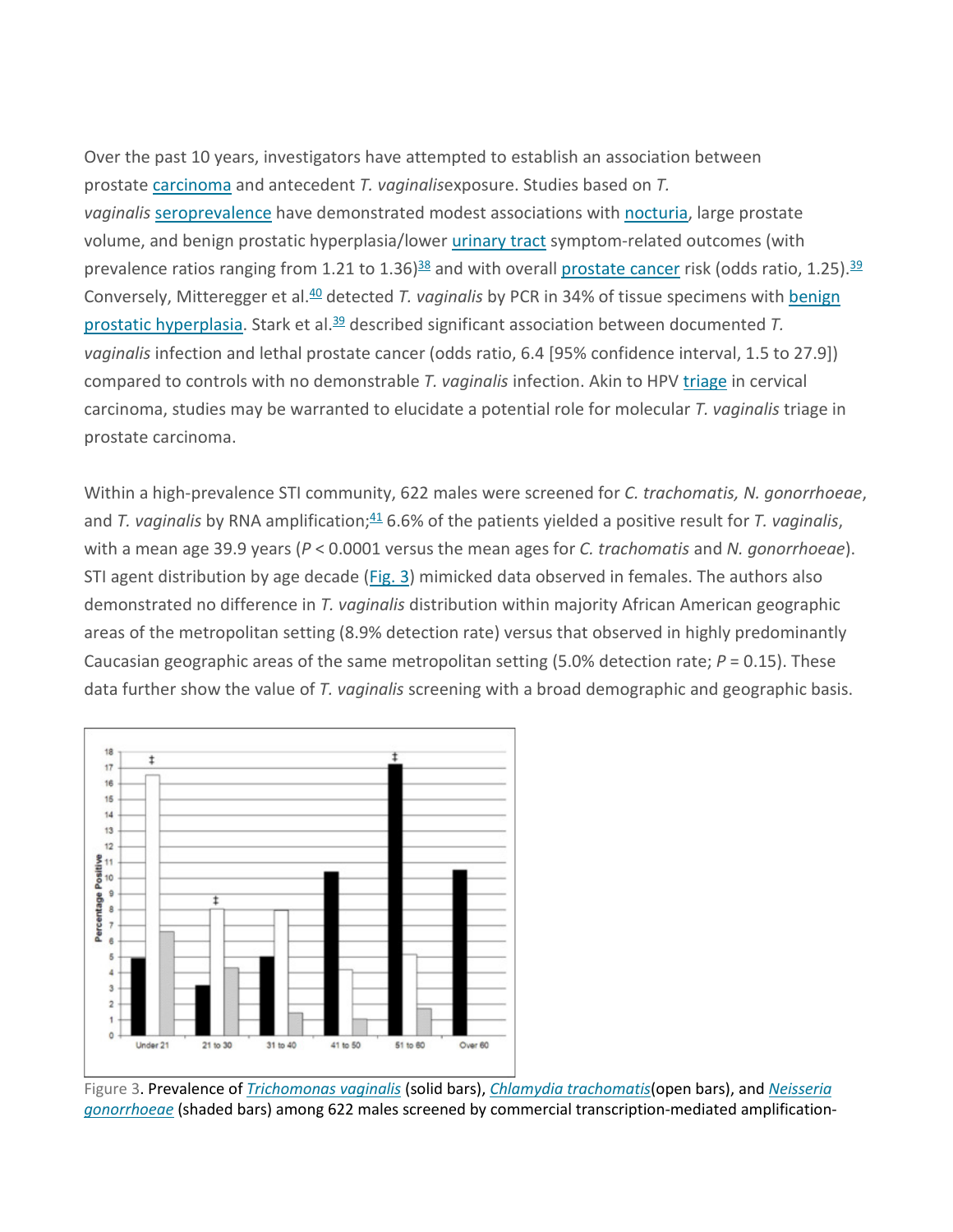based methods, delineated by age. ‡ represents comparisons between *T. vaginalis* and *[C. trachomatis](https://www.sciencedirect.com/topics/medicine-and-dentistry/chlamydia-trachomatis)* detection rates in which  $P < 0.05$ . Adapted from data published in [\[41\]](https://www.sciencedirect.com/science/article/pii/S0196439916300733?via%3Dihub#bib25), with permission from the publisher.

#### Extra-urogenital detection

Studies have characterized *T. vaginalis* in non-genitourinary sites. An internet-based STI surveillance program reported a 6.3% *T. vaginalis* molecular detection rate from self-collected female rectal swabs.<sup>[42](https://www.sciencedirect.com/science/article/pii/S0196439916300733?via%3Dihub#bib42)</sup> Within a subset of these positive patients who also submitted a self-collected vaginal swab, 100% of the vaginal swab collections were also positive for *T. vaginalis* (C. Gaydos, personal communication). Munson et al[.43](https://www.sciencedirect.com/science/article/pii/S0196439916300733?via%3Dihub#bib43) reported a 2.9% *T. vaginalis* pharyngeal detection rate from male [STI](https://www.sciencedirect.com/topics/medicine-and-dentistry/sexual-health-clinic)  [clinic](https://www.sciencedirect.com/topics/medicine-and-dentistry/sexual-health-clinic) attendees. Positive results were confirmed by a second molecular assay targeting an alternative *T. vaginalis* sequence; 85.7% of patients testing positive indicated strictly heterosexual preference, and 38.1% of *T. vaginalis*-positive pharyngeal specimens were derived from symptomaticpatient encounters.

## Laboratory Diagnosis

#### Non-molecular modalities

The success of non-molecular means of *T. vaginalis* detection is largely depenent on the organism burden or disease prevalence. Wet-mount analysis involves collection of a vaginal swab, placement of the swab into physiologic saline (vaginal saline suspension), followed by microscopic observation of the suspension for motile flagellates using a high-power objective. This technique may have its best application in remote and underserved locales that may also experience financial constraints. In a study of Sudanese women attending a gynecologic clinic and experiencing a mean 14.4-day duration of symptoms, Saleh et al. $3$  reported 99.2% wet-mount sensitivity compared to the performance of inhouse *T. vaginalis* [PCR.](https://www.sciencedirect.com/topics/medicine-and-dentistry/polymerase-chain-reaction) In contrast, from a London [STI clinic](https://www.sciencedirect.com/topics/medicine-and-dentistry/sexual-health-clinic) with 9.8% *T. vaginalis* prevalence via a composite reference standard, Nathan et al. [\[44\]](https://www.sciencedirect.com/science/article/pii/S0196439916300733?via%3Dihub#bib44) reported wet-mount sensitivity of 38%. In a U.S. population with nearly 30% *T. vaginalis* prevalence, Nye et al[.45](https://www.sciencedirect.com/science/article/pii/S0196439916300733?via%3Dihub#bib45) documented 54.6% wet-mount sensitivity compared to a composite molecular reference. Decreased sensitivity of wet mount may, in part, be related to the insufficient collection or missed detection of pleomorphic *T. vaginalis* developmental stages. [46](https://www.sciencedirect.com/science/article/pii/S0196439916300733?via%3Dihub#bib46)

*T. vaginalis* culture is a past standard for parasite detection, with performance also predicated on the burden of infection or prevalence. Inoculation of vaginal saline suspensions from a population with approximately 85% *T. vaginalis* prevalenc[e3](https://www.sciencedirect.com/science/article/pii/S0196439916300733?via%3Dihub#bib3) into Diamond's medium extrapolated to 100% analytical sensitivity of culture. In contrast, Nye et al.<sup>45</sup> demonstrated 75% sensitivity of InPouch TV culture (BioMed Diagnostics, White City, OR) compared to a composite molecular reference. InPouch TV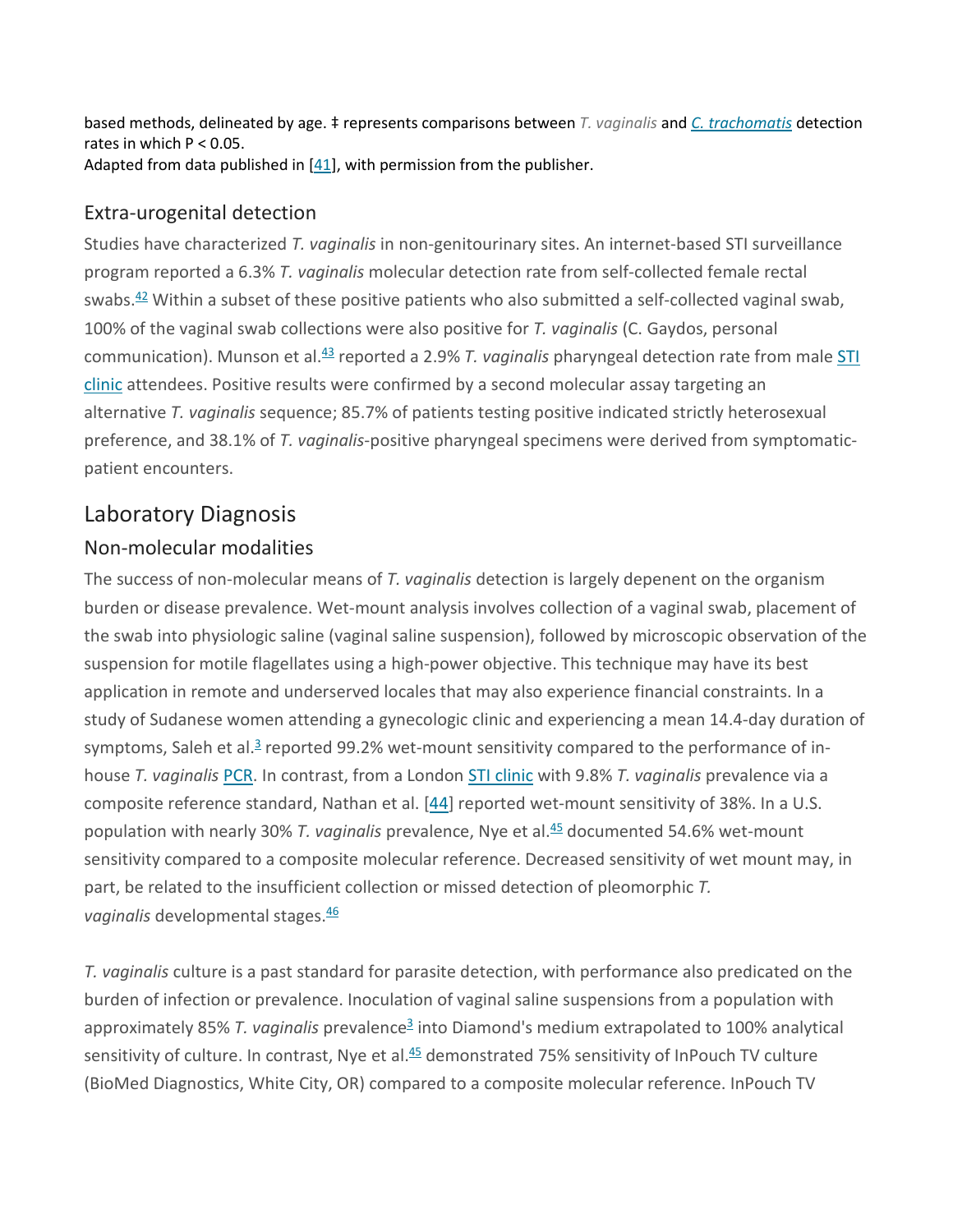evaluation is made by direct microscopy of the culture pouch itself (without aliquoting of culture contents), which may facilitate testing in satellite settings. One advantage inherent to *T.*  vaginalis culture is cultivation of viable organisms for **[nitroimidazole](https://www.sciencedirect.com/topics/medicine-and-dentistry/nitroimidazoles)** susceptibility testing,<sup>[11](https://www.sciencedirect.com/science/article/pii/S0196439916300733?via%3Dihub#bib11)</sup> particularly in patients who experience treatment failure.

The performance of a second non-molecular adjunct to microscopy, *T. vaginalis* [antigen](https://www.sciencedirect.com/topics/medicine-and-dentistry/antigen) detection, is also dependent on geographic prevalence. In the cohort with approximately 85% *T. vaginalis* prevalence, 99.6% sensitivity of the Kalon TV latex [agglutination](https://www.sciencedirect.com/topics/immunology-and-microbiology/agglutination-biology) test (Kalon Biological, Surrey, UK) was reported compared to PCR.<sup>[3](https://www.sciencedirect.com/science/article/pii/S0196439916300733?via%3Dihub#bib3)</sup> Abu-Sarkodie et al.<sup>47</sup> documented a kappa index of 0.93 for result agreement between this latex agglutination assay and InPouch TV; [molecular diagnostics](https://www.sciencedirect.com/topics/medicine-and-dentistry/molecular-diagnostics) were not incorporated into the study. Jones et al.<sup>48</sup> assessed the OSOM [Trichomonas](https://www.sciencedirect.com/topics/medicine-and-dentistry/trichomonas) rapid test (Sekisui Diagnostics, San Diego, CA) using self-collected vaginal swabs from centers in South Africa and Brazil with *T. vaginalis* prevalence of 10% and 3%, respectively. Compared to a PCR reference, the OSOM Trichomonas rapid test demonstrated 83.3% and 68.4% sensitivity, respectively. Nathan et al.<sup>44</sup> documented 92% sensitivity of the OSOM Trichomonas rapid test at an STI clinic with 9.8% *T.*  vaginalis prevalence. A recent investigation<sup>49</sup> of a U.S. health care system encompassing both low- and high-prevalence STI locales (4.0% and 21.4% *T. vaginalis* detection rates, respectively) documented 35.1% and 85.7% sensitivity of the OSOM Trichomonas rapid test in these areas, respectively. Cliniciancollected vaginal swabs submitted for antigen testing were compared to a molecular reference collection. In addition to the potential caveats inherent to antigen-based *T. vaginalis*detection, it should be noted that FDA clearance has not been granted to these modalities for urine screening or for assessment of male specimens.

#### Molecular modalities

The BD Affirm VPIII Microbial Identification Test (Becton Dickinson, Sparks, MD) provides a [nucleic acid](https://www.sciencedirect.com/topics/medicine-and-dentistry/nucleic-acid-thermodynamics)  [hybridization](https://www.sciencedirect.com/topics/medicine-and-dentistry/nucleic-acid-thermodynamics) format for detection of *T. vaginalis*, in addition to simultaneous assessments for *[Gardnerella vaginalis](https://www.sciencedirect.com/topics/medicine-and-dentistry/gardnerella-vaginalis)* and *Candida albicans*. Recent studies have assessed the *T. vaginalis* component of the assay in the context of a [nucleic acid amplification test](https://www.sciencedirect.com/topics/medicine-and-dentistry/nucleic-acid-test) (NAAT) standard. Within a U.S. population of females with vaginal complaints or history suggestive of STI (5% *T.*  vaginalis prevalence), Andrea and Chapin<sup>50</sup> reported 63.4% sensitivity of the BD Affirm VPIII Microbial Identification Test compared to a commercial [NAAT.](https://www.sciencedirect.com/topics/medicine-and-dentistry/nucleic-acid-test) The same reference standard was employed by Cartwright et al. $51$  in evaluation of a symptomatic 320-female U.S. cohort. The BD Affirm VPIII Microbial Identification Test yielded 46.3% sensitivity in the population exhibiting 16.9% *T. vaginalis* prevalence. Subsequent to analytic assessments of DNA and RNA amplification efficiency, it was postulated that analogous differences exist between commercialized formats of these technologies.<sup>[52](https://www.sciencedirect.com/science/article/pii/S0196439916300733?via%3Dihub#bib52)</sup> This concept was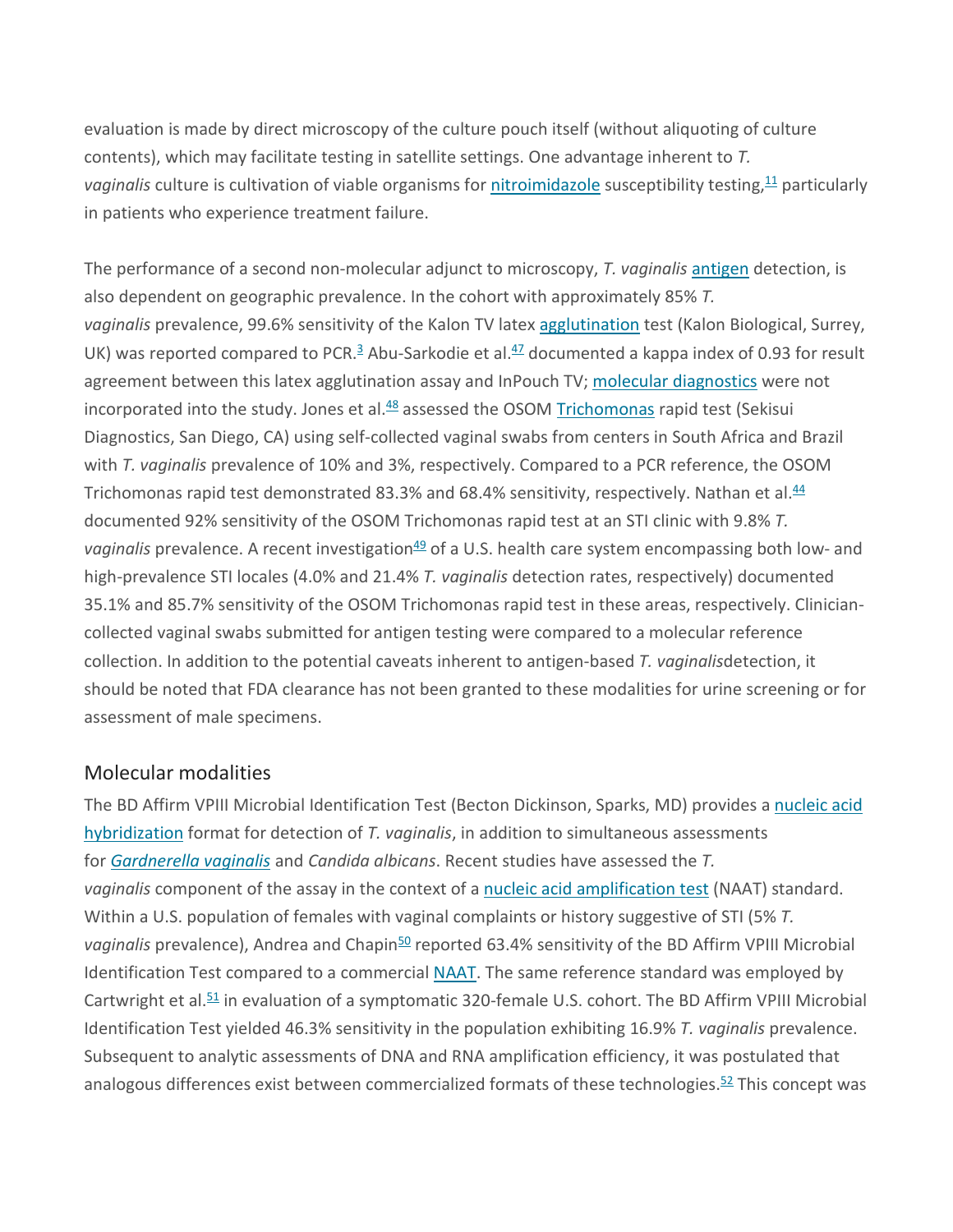validated with an elegant set of *[in vitro](https://www.sciencedirect.com/topics/medicine-and-dentistry/in-vitro)* data published by Ikeda-Dantsuji et al[.53](https://www.sciencedirect.com/science/article/pii/S0196439916300733?via%3Dihub#bib53) Standardized quantities of *[C. trachomatis](https://www.sciencedirect.com/topics/medicine-and-dentistry/chlamydia-trachomatis)* elementary bodies were distributed into mock clinical specimens; subsequent dilution series demonstrated commercial transcription-mediated amplification (TMA) sensitivity that was 1,000-fold greater than that of commercial PCR. This difference in sensitivity may also lie in the multiplicity of the target nucleic acid (in particular, rRNA targeted by commercial TMA) and in the removal of endogenous inhibitory agents by an oligonucleotide-based target capture system.

Experimental differences between RNA and DNA amplification have been extrapolated to clinical practice. Schachter et al.<sup>54</sup> demonstrated 44.4% sensitivity of commercial PCR for detection of N. *[gonorrhoeae](https://www.sciencedirect.com/topics/medicine-and-dentistry/neisseria-gonorrhoeae)* from rectal specimens compared to commercial TMA. The authors reported just 60.0% sensitivity of commercial PCR for detection of the agent from pharyngeal swabs. Commercial TMA was also 12.4% and 14.8% more sensitive than [strand displacement amplification](https://www.sciencedirect.com/topics/medicine-and-dentistry/multiple-displacement-amplification) (an alternative form of DNA amplification) in detection of *N. gonorrhoeae* from pharyngeal and rectal sites, respectively. Nye et al[.45](https://www.sciencedirect.com/science/article/pii/S0196439916300733?via%3Dihub#bib45) noted a similar paradigm when assessing commercial TMA and an in-house PCR for *T. vaginalis*. Using a molecularly resolved algorithm, the sensitivities of commercial *T. vaginalis* TMA on 296 firstvoid female urine, endocervical, and vaginal specimens were 87.5%, 89.8%, and 96.6%, respectively. The analogous values derived from PCR were 76.1%, 80.9%, and 83.0%. From 298 first-void male urine and urethral swab specimens, the sensitivity of commercial TMA ranged from 73.8% (urine) to 95.2% (urethral swab) when utilizing a molecularly resolved algorithm. The corresponding sensitivity data from PCR were 47.6% and 54.8%, respectively. The sensitivity of *T. vaginalis* culture from male specimens was 28.6%.

The first FDA-cleared NAAT for *T. vaginalis* is the TMA-based Aptima *[Trichomonas vaginalis](https://www.sciencedirect.com/topics/medicine-and-dentistry/trichomonas-vaginalis)* Assay (Hologic, San Diego, CA),<sup>[55](https://www.sciencedirect.com/science/article/pii/S0196439916300733?via%3Dihub#bib55)</sup> with indications for clinician-collected vaginal swabs, endocervical swabs, and [liquid-based cytology](https://www.sciencedirect.com/topics/medicine-and-dentistry/liquid-based-cytology) collections (PreservCyt solution; Cytyc Corporation, Marlborough, MA). Because the assay can be performed on the same collection tube as *C. trachomatis*/*N. gonorrhoeae* TMA, a number of laboratories have performed [off-label](https://www.sciencedirect.com/topics/medicine-and-dentistry/off-label-use) verification of the assay on male first-void urine and urethral swab specimens using laboratory-defined luminescent cutoff values. Napierala et al[.24](https://www.sciencedirect.com/science/article/pii/S0196439916300733?via%3Dihub#bib24) reported that the *T. vaginalis* detection rate from males did not differ significantly from *C. trachomatis* detection (*P* = 0.17) and was increased over *N. gonorrhoeae* (*P* = 0.006). The luminescent output from positive specimens did not differ significantly from the values derived from female testing (*P* ≥ 0.29). Increased clinician utilization of a laboratory-verified first-void female urine specimen was also noted during a 3-year testing interval.<sup>[24](https://www.sciencedirect.com/science/article/pii/S0196439916300733?via%3Dihub#bib24)</sup>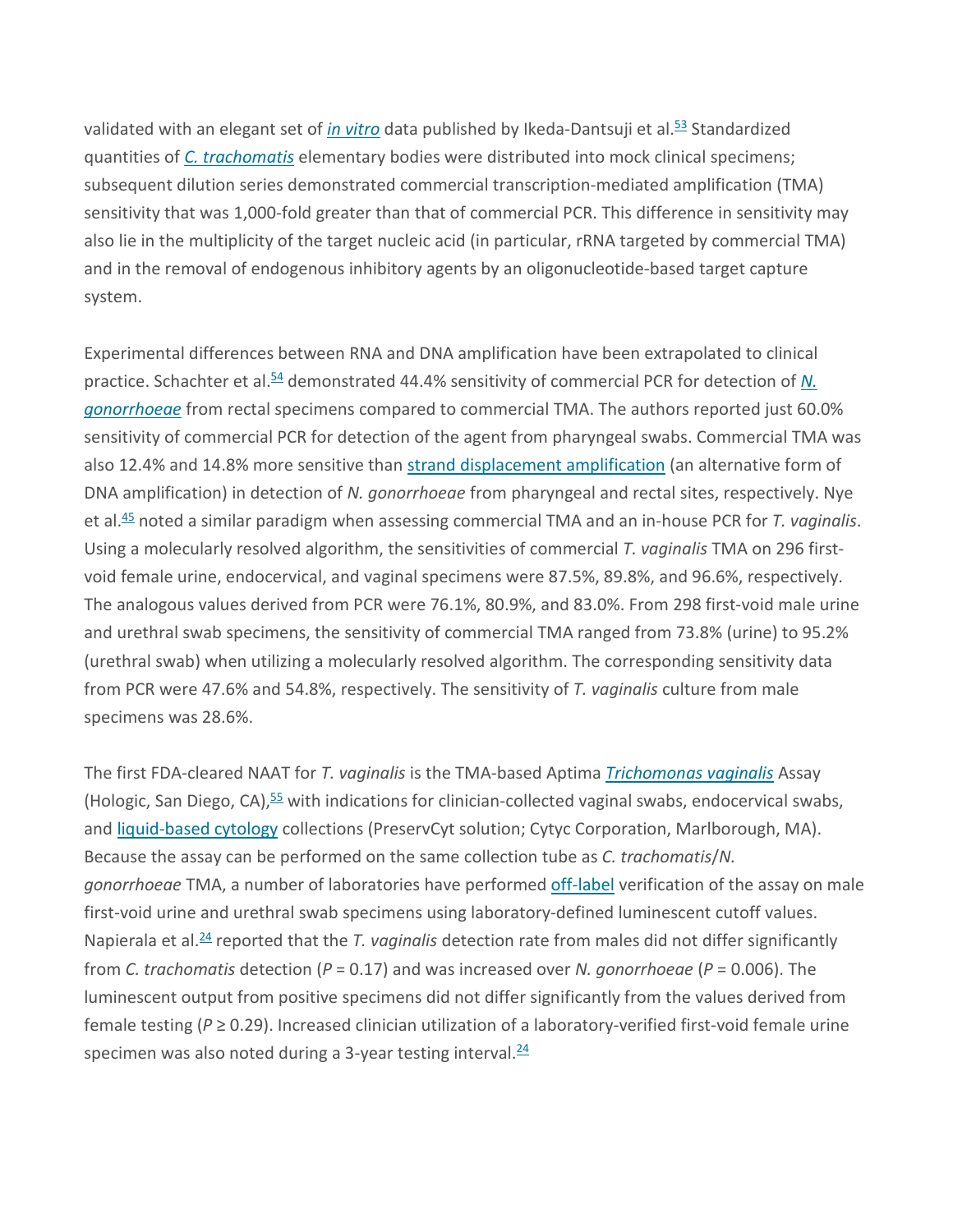A second FDA-cleared NAAT for *T. vaginalis* is the strand displacement amplification BD ProbeTec *Trichomonas vaginalis* Qx Amplified DNA Assay (TV Qx) (BD Diagnostics, Sparks, MD). The indicated specimen sources include female urine, self-collected vaginal swabs, and clinician-collected endocervical swabs. Van Der Pol et al.<sup>56</sup> assessed 838 self-collected vaginal swabs using TV Qx in a multi-center U.S. clinical trial cohort with 12.5% *T. vaginalis* prevalence. The kappa value between the TV Qx results and the data from the Aptima *Trichomonas vaginalis* Assay analysis of clinician-collected swabs from the same participants was 0.938 (*P* = 0.09). The sensitivity and specificity of TV Qx were 98.3% and 99.6%, respectively. Ten specimens yielded Aptima *Trichomonas vaginalis* Assay-positive/TV Qx-negative results; the converse was true for three specimens.

The AmpliVue Trichomonas Assay (Quidel, San Diego, CA) received FDA clearance in March 2015 for clinician-collected vaginal swabs. Following isothermal helicase-dependent amplification, *T. vaginalis* DNA is detected via lateral-flow colorimetric readout in a self-contained disposable device, with a turnaround time of approximately 1 hour. Unpublished data (C. Gaydos, personal communication) have described the performance of the AmpliVue Trichomonas Assay versus culture, wet mount, and the Aptima *Trichomonas vaginalis* Assay for 1,132 vaginal swabs. The rapid assay detected *T. vaginalis* from all specimens that were also positive by wet mount or culture analysis. Positive agreement with the Aptima *Trichomonas vaginalis* Assay data was 88.5%. The Xpert TV is performed on the GeneXpert system (Cepheid, Sunnyvale, CA). This DNA amplification assay received FDA clearance in October 2015 for female urine, self-collected vaginal swabs, and clinician-collected endocervical swabs. In a proof-of-concept study by Badman et al., [57](https://www.sciencedirect.com/science/article/pii/S0196439916300733?via%3Dihub#bib57) 60 consecutive urine specimens yielding positive and negative results by an in-house *T. vaginalis* PCR (acquired from 42 males and 72 females) were subjected to automated processing, cell lysis, purification, DNA amplification, and target detection; 97.4% overall agreement was observed, with 95% positive agreement.

One commercialized assay for *T. vaginalis* molecular detection has received Conformité Européene marking. The AmpliSens *N. gonorrhoeae*/*C. trachomatis*/*M. genitalium*/*T. vaginalis*-Multiprime-FRT PCR kit (InterLabScience, Moscow, Russia) is a multiplex real-time PCR assay that requires an off-line DNA extraction step. Rumyantseva et al.<sup>58</sup> investigated its performance using first-void urine from 554 males, first-void urine from 498 females, and 209 vaginal swabs. *T. vaginalis* assessment was difficult on the basis of just one positive reference specimen in the evaluation. The assay was also limited in its capacity to detect *[Mycoplasma](https://www.sciencedirect.com/topics/medicine-and-dentistry/mycoplasma)* genitalium from both male and female specimens.

Additional modalities under development include a point-of-care cartridge (Atlas Genetics, Wiltshire, UK) that manages DNA extraction, amplification, and detection within 30 minutes using molded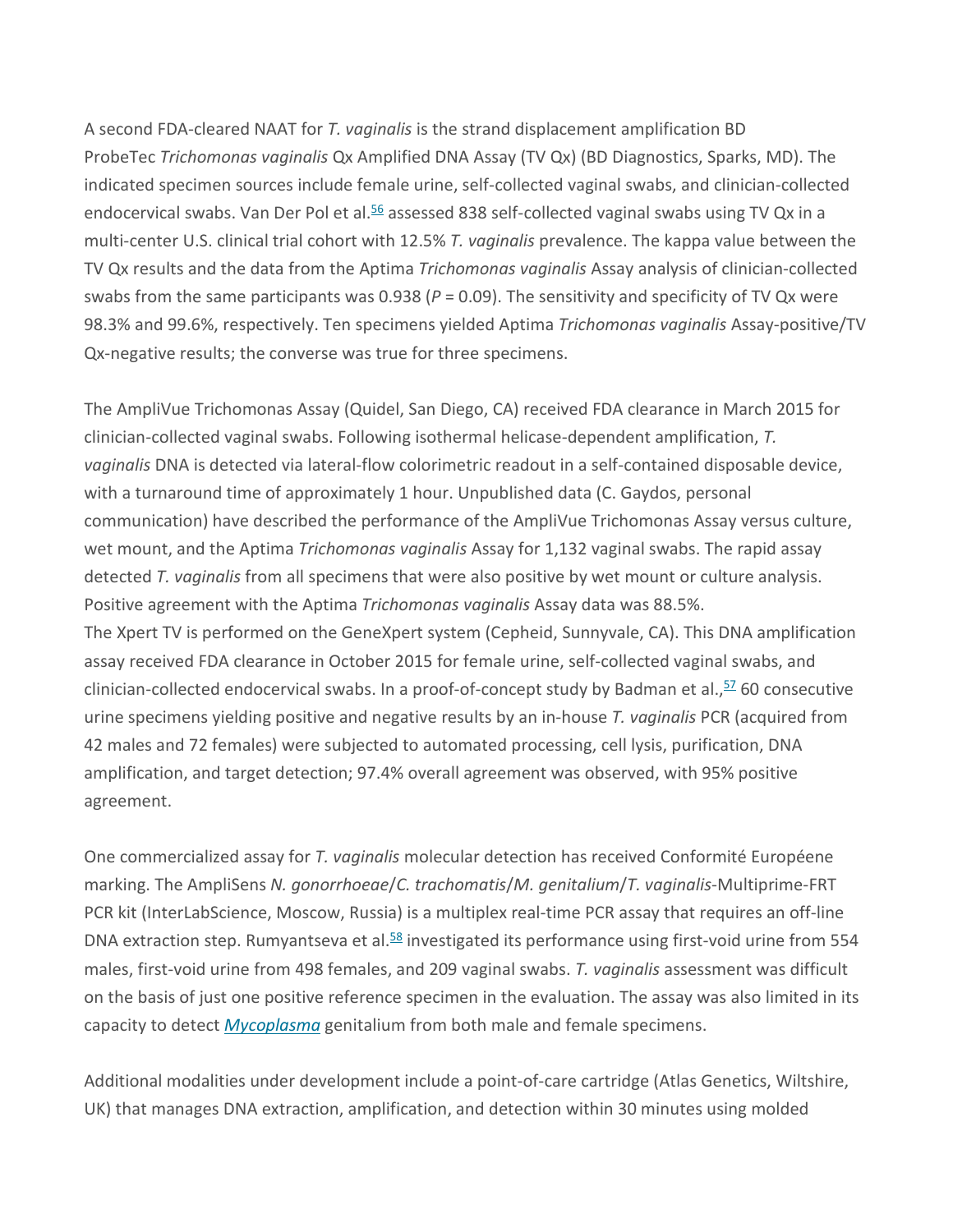subcircuits. The final output is an electrochemical signal obtained using differential pulse voltammetry. Pearce et al[.59](https://www.sciencedirect.com/science/article/pii/S0196439916300733?via%3Dihub#bib59) assessed a single-analyte *T. vaginalis* assay with 90 self-collected vaginal swabs previously tested by the Aptima *Trichomonas vaginalis* Assay. Sensitivity and specificity indices of 95.5% and 95.7%, respectively, were reported. The detection limit of the assay was five *T. vaginalis* organisms. As part of an investigational FilmArray nested-PCR panel for the identification of nine STI agents (BioFire Diagnostics, Salt Lake City, UT), Kriesel et al.<sup>60</sup> identified *T. vaginalis* DNA from 9 of 295 clinical specimens. However, not all the specimens were assessed with a predicate device. Finally, recent proof-of-concept studies have discussed detection of *T. vaginalis* by [loop-mediated](https://www.sciencedirect.com/topics/medicine-and-dentistry/loop-mediated-isothermal-amplification)  [isothermal amplification](https://www.sciencedirect.com/topics/medicine-and-dentistry/loop-mediated-isothermal-amplification)<sup>[61](https://www.sciencedirect.com/science/article/pii/S0196439916300733?via%3Dihub#bib61)</sup> and PCR-based [microarray.](https://www.sciencedirect.com/topics/medicine-and-dentistry/microarray)<sup>[62](https://www.sciencedirect.com/science/article/pii/S0196439916300733?via%3Dihub#bib62)</sup>

#### Value of *T. vaginalis* screening

The CDC recommendations for *T. vaginalis* diagnostic testing, using highly sensitive and specific modalities, apply to females seeking care for [vaginal discharge.](https://www.sciencedirect.com/topics/medicine-and-dentistry/vaginal-discharge)<sup>[11](https://www.sciencedirect.com/science/article/pii/S0196439916300733?via%3Dihub#bib11)</sup> The screening recommendations extend to persons receiving care in high-prevalence settings (correctional facilities and STI clinics) and to individuals with high-risk STI behavior (commercial [sex workers,](https://www.sciencedirect.com/topics/medicine-and-dentistry/sex-worker) illicit drug use, and persons with multiple sexual partners or a history of STI). Moreover, local *T. vaginalis* epidemiology may influence screening decisions.<sup>[11](https://www.sciencedirect.com/science/article/pii/S0196439916300733?via%3Dihub#bib11)</sup>

The scope of [trichomoniasis](https://www.sciencedirect.com/topics/medicine-and-dentistry/trichomoniasis) may extend beyond these demographics, as Tomas et al. $63$  described scenarios in acute care in which STI (including *T. vaginalis* infection) was underdiagnosed in females in favor of empiric treatment for *urinary tract infection*. Retrospective chart reviews of 234 symptomatic females receiving *C. trachomatis* and *N. gonorrhoeae* screening<sup>64</sup> revealed that only 31 were screened for *T. vaginalis*. While a [laboratory diagnosis](https://www.sciencedirect.com/topics/medicine-and-dentistry/laboratory-diagnosis) of *T. vaginalis* was rendered in just 1.3% (3/234) of eligible females, 17 patients were administered anti-trichomonad therapy (82.3% without significant laboratory data). Following commencement of an algorithm that automatically added *T. vaginalis* laboratory assessment to those for *C. trachomatis* and *N. gonorrhoeae, T. vaginalis* was detected in 18.3% (39/213) of eligible females; 95.8% of *T. vaginalis* laboratory diagnoses resulted in therapeutic regimens, while only 25% of overall anti-trichomonad regimens were administered on an empiric basis. Data from a high-prevalence STI community<sup>65</sup> revealed that introduction of *T*. *vaginalis* TMA to the testing options resulted in a significant increase in laboratory assessments for *T. vaginalis* compared to an interval when only wet-mount testing was offered. In addition, significant reductions in both clinician requisition of wet-mount analysis and clinician performance of point-ofcare wet-mount microscopy was observed. Although NAAT yielded 38% more *T. vaginalis* detection than culture in one study, the prospect of universal screening may be somewhat tempered in lower-prevalence settings.<sup>[7](https://www.sciencedirect.com/science/article/pii/S0196439916300733?via%3Dihub#bib7)</sup>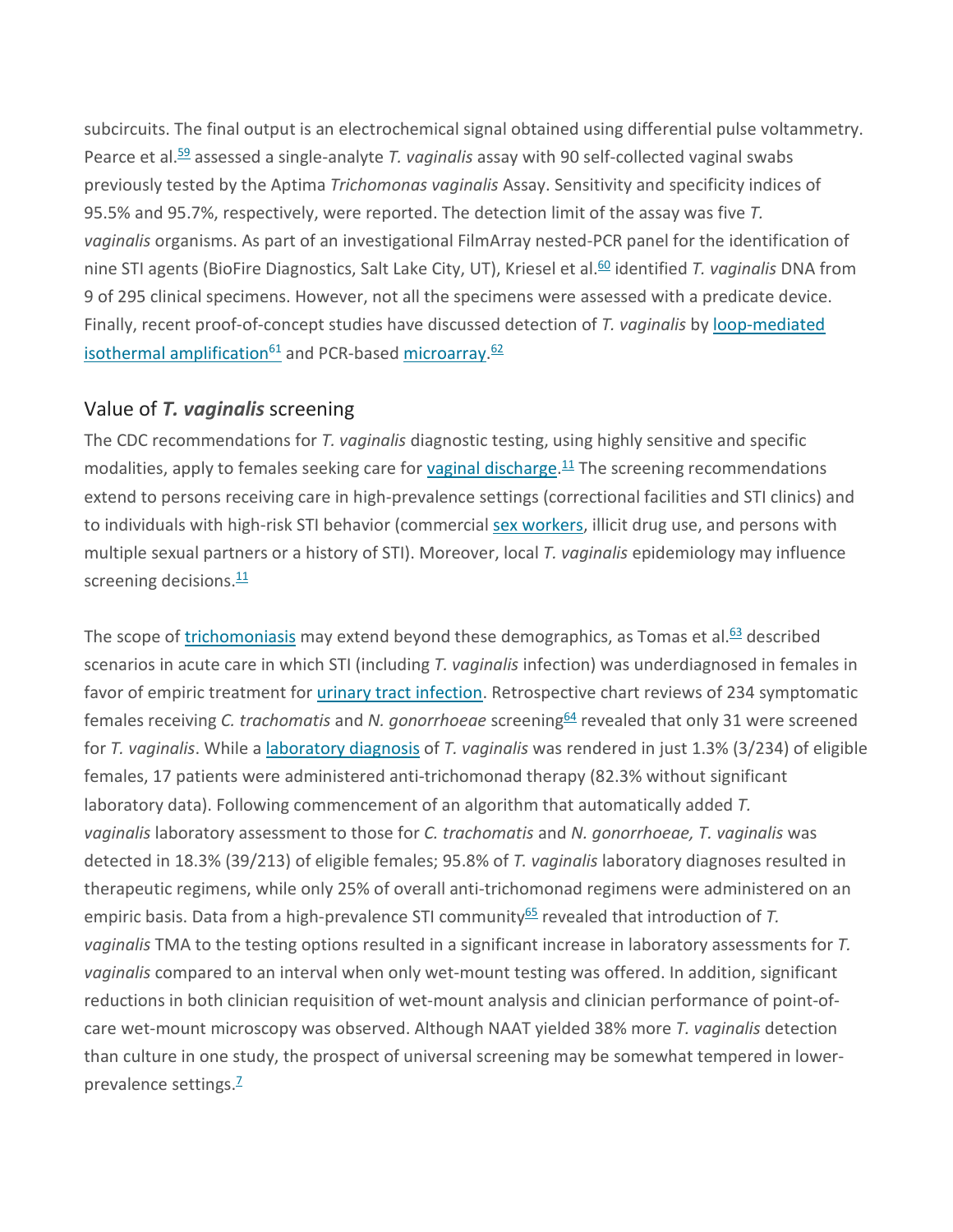#### Asymptomatic patients

One concern about *T. vaginalis* molecular screening is the unnecessary laboratory diagnosis of asymptomatic patients,<sup>[66](https://www.sciencedirect.com/science/article/pii/S0196439916300733?via%3Dihub#bib66)</sup> with a corollary being that less sensitive assays that detect higher organism burdens are more clinically relevant. However, Muzny et al. $\frac{2}{3}$  demonstrated that 58.5% of 301 females with wet-mount-negative/TMA-positive results reported urogenital symptoms of vaginal discharge, [vaginal odor,](https://www.sciencedirect.com/topics/immunology-and-microbiology/vaginitis) and/or [dysuria.](https://www.sciencedirect.com/topics/medicine-and-dentistry/dysuria) This datum was similar to the 65.7% symptomatic rate of 720 females with wet-mount-positive/TMA-positive results (adjusted [odds ratio,](https://www.sciencedirect.com/topics/medicine-and-dentistry/odds-ratio) 1.00; *P* = 0.98). Munson et al.<sup>49</sup> reported that 56.8% of antigen assay-negative/TMA-positive patients from a low-prevalence STI community had symptoms of urogenital infection, while 75.0% of patients from the same setting with antigen assay-positive/TMA-positive results were symptomatic  $(P = 0.17)$ . In addition, symptomatic status did not impact concordant and discordant antigen assay/TMA frequencies in a higherprevalence STI population (*P* = 0.54). These data support the hypothesis that the performance of nonmolecular *T. vaginalis* assays is more accurately predicated on disease prevalence than on symptomatic status.

Detection of asymptomatic trichomoniasis is also important, because studies $67,68$  $67,68$  have documented persistent indolent *T. vaginalis* infection based on laboratory detection of the organism following previously negative test results in the face of sexual abstinence. Munson et al[.49](https://www.sciencedirect.com/science/article/pii/S0196439916300733?via%3Dihub#bib49) stated that 27% of patients in a low-prevalence STI setting with antigen assay-negative/(retrospective) TMA-positive results returned for clinical STI evaluation.

Two papers discuss this paradigm in the context of prevalent/incident *T. vaginalis* infection. A ninecenter study<sup>69</sup> characterized the initial *T. vaginalis* prevalence as 14.6%. The cumulative 6-month incidence of *T. vaginalis* infection (defined as *T. vaginalis* detection in patients with either a negative *T. vaginalis* result at baseline or a positive result at baseline and receiving anti-trichomonad therapy) was 7.5%. Patients more likely to have incident *T. vaginalis* infections included those with baseline [HIV](https://www.sciencedirect.com/topics/medicine-and-dentistry/human-immunodeficiency-virus) infection (relative risk, 1.59) and baseline *T. vaginalis* infection (relative risk, 3.37). Because nearly 50% of patients positive for *T. vaginalis* at baseline received therapy, the authors speculate that incident *T. vaginalis* was related to re-infection or treatment failure. Gaydos et al.<sup>70</sup> studied 304 female repeat participants in an internet STI screening program. Within this cohort, the *T. vaginalis* TMA detection rate was 7.9% during the first assessment, with 9.2% detection upon repeat testing (60% reporting symptoms). *T. vaginalis*detection among repeat participants was also associated with previous detection of *T. vaginalis* (*P* < 0.05).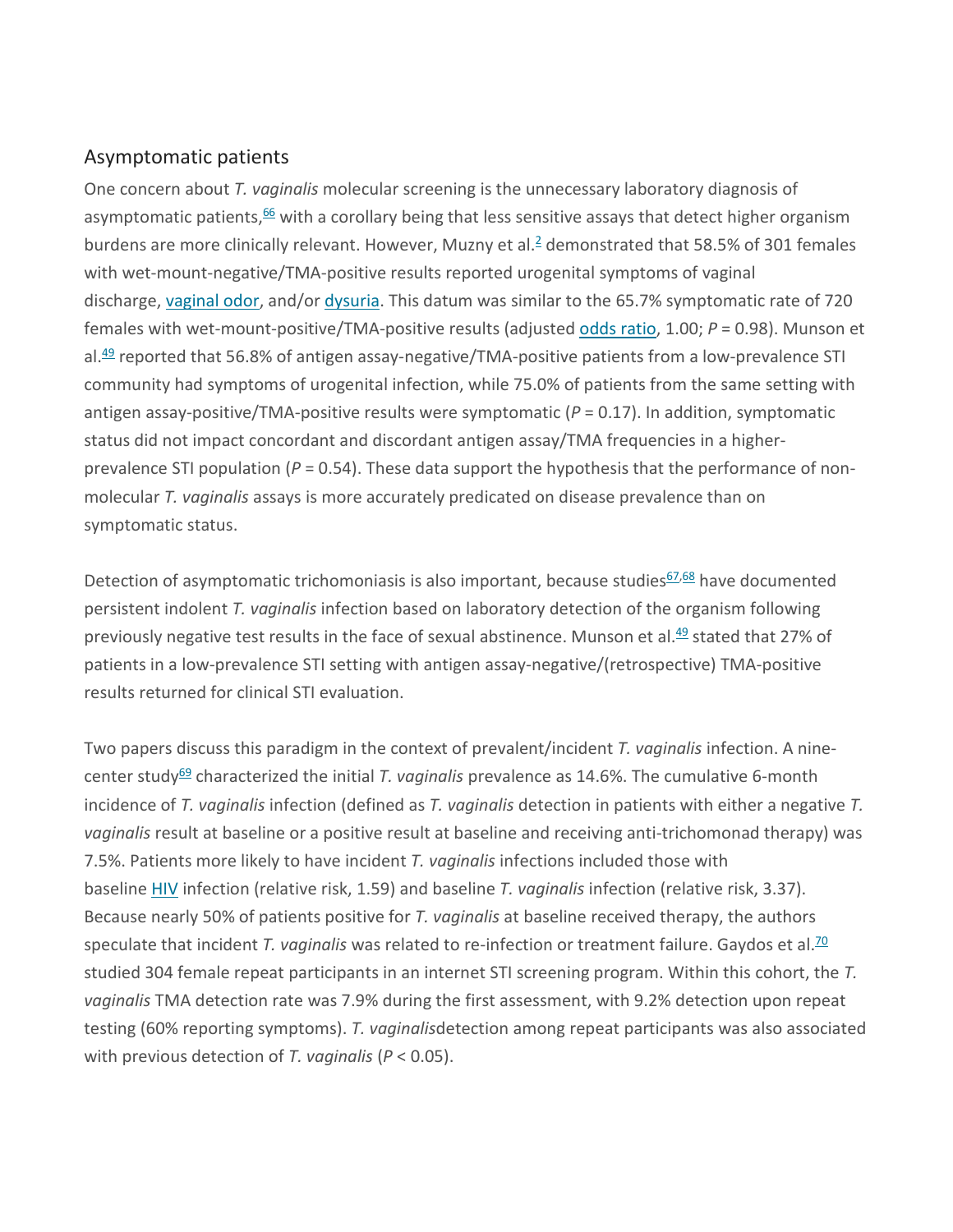#### Final notes on specimen collection

Recent data from the CDC<sup>71</sup> support the collection of vaginal swabs for laboratory detection of *C*. *trachomatis* and *N. gonorrhoeae*. Such collections are preferred for assessment of *T.*  vaginalis infection; this preference is substantiated by data from Nye et al.<sup>45</sup> Other studies in the literature espouse first-void urine as a viable specimen option for detection of *T. vaginalis* in females. Napierala et al[.24](https://www.sciencedirect.com/science/article/pii/S0196439916300733?via%3Dihub#bib24) reported a 12.6% *T. vaginalis*detection rate from first-void urine in contrast to 8.9% and 8.6% rates from endocervical and vaginal specimens, respectively. A follow-up assessment of 2,478 females from a large metropolitan cohort (including both high- and low-prevalence locales) $<sup>72</sup>$  reported</sup> increased *T. vaginalis* detection from first-void urine (11.3%) compared to endocervical specimens (8.2%; *P* = 0.04) and a trend toward increased detection from first-void urine versus a combined endocervical/vaginal specimen data set (*P* = 0.06). The above-mentioned studies are limited because data analysis was based on the specimens collected by clinicians during routine medical practice; multiple specimens were not collected from the same patient. However, Andrea and Chapin<sup>50</sup> reported 11.5% and 3.2% *T. vaginalis* detection rates from female first-void urine and endocervical collection, respectively (*P* < 0.0002).

When *C. trachomatis* and *T. vaginalis* detection rates were compared in a demographic (under age 21) in which *T. vaginalis* is not typically considered within an STI [differential diagnosis](https://www.sciencedirect.com/topics/medicine-and-dentistry/differential-diagnosis) [\(Fig. 2\)](https://www.sciencedirect.com/science/article/pii/S0196439916300733?via%3Dihub#fig2), the *C. trachomatis* detection rate among approximately 1,500 females was higher than that of *T. vaginalis* (*P* = 0.001). However, when the detection rates were stratified by specimen source, [25](https://www.sciencedirect.com/science/article/pii/S0196439916300733?via%3Dihub#bib25) the *T. vaginalis* detection rate (11.2%) among nearly 300 females who were screened with first-void urine rivaled the rate for *C. trachomatis* (10.9%; *P* = 0.92). First-void urine screening seemingly eliminated a disparity between African American and Caucasian female demographics with respect to *T. vaginalis* detection. Overall, TMA detection of the parasite in African American majority geographic locales across a large metropolitan area was 11.7% compared to 9.0% in predominantly Caucasian locales (*P* = 0.004). When stratified by first-void urine collection, *T. vaginalis* detection rates exhibited minimal difference (14.4% and 12.5% in African American and Caucasian majority locales, respectively;  $P = 0.54$ ).<sup>[25](https://www.sciencedirect.com/science/article/pii/S0196439916300733?via%3Dihub#bib25)</sup>

Gaydos et al[.73](https://www.sciencedirect.com/science/article/pii/S0196439916300733?via%3Dihub#bib73) described 3.7% detection of *T. vaginalis* RNA from 1,699 males using self-collected penile-meatal swabs in the context of an Internet screening program. Similar to previous studies of trichomoniasis epidemiology in males, the associated risk factors included age 30 to 39 years (odds ratio, 6.63) and age >40 years (odds ratio, 5.31). In a second cohort, Dize et al. $\frac{74}{1}$  investigated concomitant submission of self-collected penile-meatal swabs and first-void urine from 634 males. From 56 patients with detectable *T. vaginalis* infection via TMA, the swab sensitivity was 80.4% and the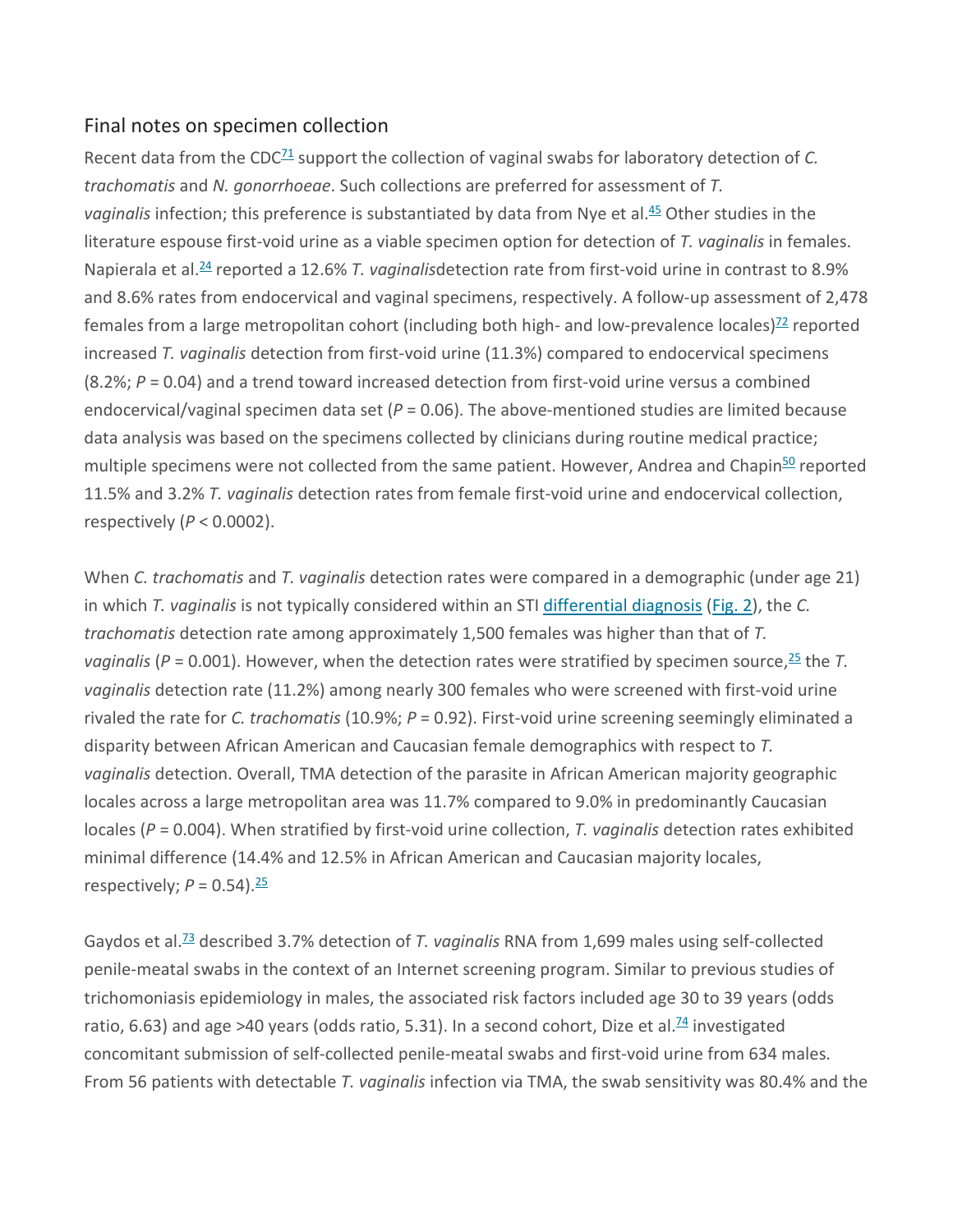first-void urine sensitivity was 39.3%; similar disparities in sensitivity were observed for *C. trachomatis* and *N. gonorrhoeae*.

## Conclusion

Evaluation of reports regarding past modalities for diagnosis of [trichomoniasisi](https://www.sciencedirect.com/topics/medicine-and-dentistry/trichomoniasis)s compromised by an evolving molecular reference standard. This is further confounded by analytical sensitivity differences between DNA and RNA amplification methods demonstrated both *[in vitro](https://www.sciencedirect.com/topics/medicine-and-dentistry/in-vitro)* and in the clinical setting. However, these recently commercialized, highly accurate diagnostic modalities, particularly those based on TMA, are facilitating "new" outlooks on the "old" epidemiology of trichomoniasis. This clinical entity is now widely distributed in a geographic setting, in both genders, and in wide range of age demographics. Evidence increasingly supports the value of *T. vaginalis*[molecular diagnostics](https://www.sciencedirect.com/topics/medicine-and-dentistry/molecular-diagnostics) in the assessment of both symptomatic and asymptomatic populations. In conclusion, molecular assays for trichomoniasis, including those adapted to laboratory-modified testing formats, have the potential to impact public health and clinical practice.

## References

- [1C](https://www.sciencedirect.com/science/article/pii/S0196439916300733?via%3Dihub#bbib1)L Satterwhite, E Torrone, E Meites, EF Dunne, R Mahajan, MC Ocfemia, *et al.* **Sexually transmitted infections among US women and men: prevalence and incidence estimates, 2008.** *Sex Transm Dis*, 40 (2013), pp. 187-193
- [2C](https://www.sciencedirect.com/science/article/pii/S0196439916300733?via%3Dihub#bbib2)A Muzny, RJ Blackburn, EL Sinsky, Austin, JR Schwebke. **Added benefit of nucleic acid amplification testing for the diagnosis of** *Trichomonas vaginalis* **among men and women attending a sexually transmitted diseases clinic.** *Clin Infect Dis*, 59 (2014), pp. 834-841
- [3A](https://www.sciencedirect.com/science/article/pii/S0196439916300733?via%3Dihub#bbib3)M Saleh, HS Abdalla, AB Satti, SM Babiker, GI Gasin, I Adam. **Diagnosis of** *Trichomonous* **(***sic***)** *vaginalis* **by microscopy, latex agglutination, diamond's media, and PCR in symptomatic women, Khartoum, Sudan.** *Diagn Pathol*, 9 (2014), p. 49
- [4R](https://www.sciencedirect.com/science/article/pii/S0196439916300733?via%3Dihub#bbib4) Guy, J Ward, H Wand, A Rumbold, L Garton, B Hengel, *et al.* **Coinfection with** *Chlamydia trachomatis, Neisseria gonorrhoeae***, and** *Trichomonas vaginalis***: a cross-sectional analysis of positivity and risk factors in remote Australian Aboriginal communities.** *Sex Transm Infect*, 91 (2015), pp. 201-206
- [5R](https://www.sciencedirect.com/science/article/pii/S0196439916300733?via%3Dihub#bbib5)A Wangnapi, S Soso, HW Unger, C Sawera, M Ome, AJ Umbers, *et al.* **Prevalence and risk factors for** *Chlamydia trachomatis, Neisseria gonorrhoeae***and** *Trichomonas vaginalis* **infection in pregnant women in Papua New Guinea.** *Sex Transm Infect*, 91 (2015), pp. 194-200
- [6N](https://www.sciencedirect.com/science/article/pii/S0196439916300733?via%3Dihub#bbib6) Khatib, C Bradbury, V Chalker, GCKW Koh, E Smit, S Wilson, *et al.* **Prevalence of** *Trichomonas vaginalis, Mycoplasma genitalium* **and** *Ureaplasma urealyticum* **in men with urethritis attending an urban sexual health clinic.** *Int J STD AIDS*, 26 (2015), pp. 388-392
- [7E](https://www.sciencedirect.com/science/article/pii/S0196439916300733?via%3Dihub#bbib7) Hathorn, A Ng, M Page, J Hodson, C Gaydos, JDC Ross. **A service evaluation of the Gen-Probe nucleic acid amplification test for** *Trichomonas vaginalis***: should it change whom we screen for infection?** *Sex Transm Infect*, 91 (2015), pp. 81-86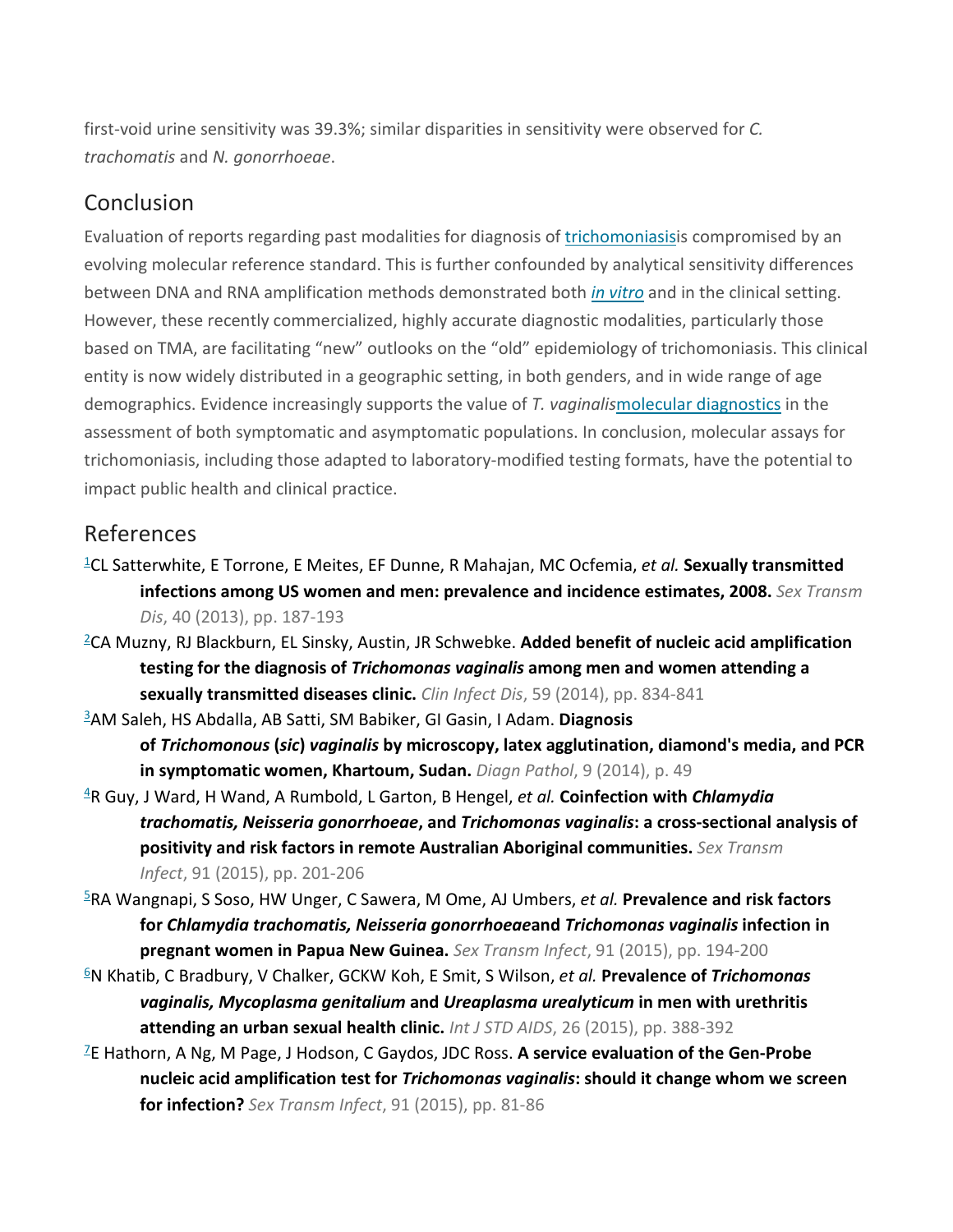- [8G](https://www.sciencedirect.com/science/article/pii/S0196439916300733?via%3Dihub#bbib8)GG Donders, CE Depuydt, J-P Bogers, AJ Vereecken. **Association of** *Trichomonas vaginalis* **and cytological abnormalities of the cervix in low risk women.** *PLoS One*, 8 (2013), p. e86266
- [9K](https://www.sciencedirect.com/science/article/pii/S0196439916300733?via%3Dihub#bbib9)im HJ, Park JK, Park SC, Kim YG, Choi H, Ko JI et al. *The prevalence of causative organisms of community-acquired urethritis in an age group at high risk for sexually transmitted infections in Korean soldiers*. J R Army Med Corps [doi:10.1136/jramc-2015-000488.](http://dx.doi.org/10.1136/jramc-2015-000488)
- [10J](https://www.sciencedirect.com/science/article/pii/S0196439916300733?via%3Dihub#bbib10)M Bygott, JM Robson. **The rarity of** *Trichomonas vaginalis* **in urban Australia.** *Sex Transm Infect*, 89 (2013), pp. 509-513
- [11C](https://www.sciencedirect.com/science/article/pii/S0196439916300733?via%3Dihub#bbib11)enters for Disease Control and Prevention. **Sexually transmitted diseases treatment guidelines.**  *MMWR Recomm Rep*, 64 (RR-03) (2015), pp. 1-137
- [12P](https://www.sciencedirect.com/science/article/pii/S0196439916300733?via%3Dihub#bbib12) Heine, JA McGregor. *Trichomonas vaginalis***: a reemerging pathogen.** *Clin Obstet Gynecol*, 36 (1993), pp. 137-144
- [13F](https://www.sciencedirect.com/science/article/pii/S0196439916300733?via%3Dihub#bbib13)J Bowden, GP Garnett. *Trichomonas vaginalis* **epidemiology: parameterising and analyzing a model of treatment interventions.** *Sex Transm Infect*, 76 (2000), pp. 248-256
- [14E](https://www.sciencedirect.com/science/article/pii/S0196439916300733?via%3Dihub#bbib14) Meites, CA Gaydos, MM Hobbs, P Kissinger, P Nyirjesy, JR Schwebke, *et al.* **A review of evidencebased care of symptomatic trichomoniasis and asymptomatic** *Trichomonas vaginalis* **infections.** *Clin Infect Dis*, 61 (Suppl 8) (2015), pp. S837-S848
- [15J](https://www.sciencedirect.com/science/article/pii/S0196439916300733?via%3Dihub#bbib15)R Mann, S McDermott, T Gill. **Sexually transmitted infection is associated with increased risk of preterm birth in South Carolina women insured by Medicaid.** *J Matern Fetal Neonatal Med*, 23 (2010), pp. 563-568
- [16M](https://www.sciencedirect.com/science/article/pii/S0196439916300733?via%3Dihub#bbib16)L Shew, JD Fortenberry, W Tu, BE Juliar, BE Batteiger, B Quadadri, *et al.* **Association of condom use, sexual behaviors, and sexually-transmitted infections with the duration of genital human papillomavirus infection among adolescent women.** *Arch Pediatr Adolesc Med*, 160 (2006), pp. 151-156
- [17J](https://www.sciencedirect.com/science/article/pii/S0196439916300733?via%3Dihub#bbib17) Ting, N Mugo, J Kwatampora, C Hill, M Chitwa, S Patel, *et al.* **High-risk human papillomavirus messenger RNA testing in physician- and self-collected specimens for cervical lesion detection in high-risk women, Kenya.** *Sex Transm Dis*, 40 (2013), pp. 584-589
- [18T](https://www.sciencedirect.com/science/article/pii/S0196439916300733?via%3Dihub#bbib18)L Mullins, BJ Rudy, CM Wilson, H Sucharew, JA Kahn. **Incidence of sexually-transmitted infections in HIV-infected and HIV-uninfected adolescents in the USA.** *Int J STD AIDS*, 24 (2013), pp. 123-127
- [19S](https://www.sciencedirect.com/science/article/pii/S0196439916300733?via%3Dihub#bbib19)N Mavedzenge, BV Pol, H Cheng, ET Montgomery, K Blanchard, G de Bruyn, *et al.* **Epidemiology synergy of** *Trichomonas vaginalis* **and HIV in Zimbabwean and South African women.** *Sex Transm Dis*, 37 (2010), pp. 460-466
- [20J](https://www.sciencedirect.com/science/article/pii/S0196439916300733?via%3Dihub#bbib20)P Hughes, JM Baeten, JR Lingappa, AS Magaret, A Wald, G de Bruyn, *et al.* **Determinants of percoital-act HIV-1 infectivity among African HIV-1-serodiscordant couples.** *J Infect Dis*, 205 (2012), pp. 358-365
- [21P](https://www.sciencedirect.com/science/article/pii/S0196439916300733?via%3Dihub#bbib21)C Guenther, WE Secor, CS Dezzutti. *Trichomonas vaginalis***-induced epithelial monolayer disruption and human immunodeficiency virus type 1 (HIV-1) replication: implications for the sexual transmission of HIV-1.** *Infect Immun*, 73 (2005), pp. 4155-4160
- [22P](https://www.sciencedirect.com/science/article/pii/S0196439916300733?via%3Dihub#bbib22) Kissinger, A Amedee, RA Clark, J Dumestre, KP Theall, L Myers, *et al. Trichomonas vaginalis* **treatment reduces vaginal HIV-1 shedding.** *Sex Transm Dis*, 36 (2009), pp. 11-16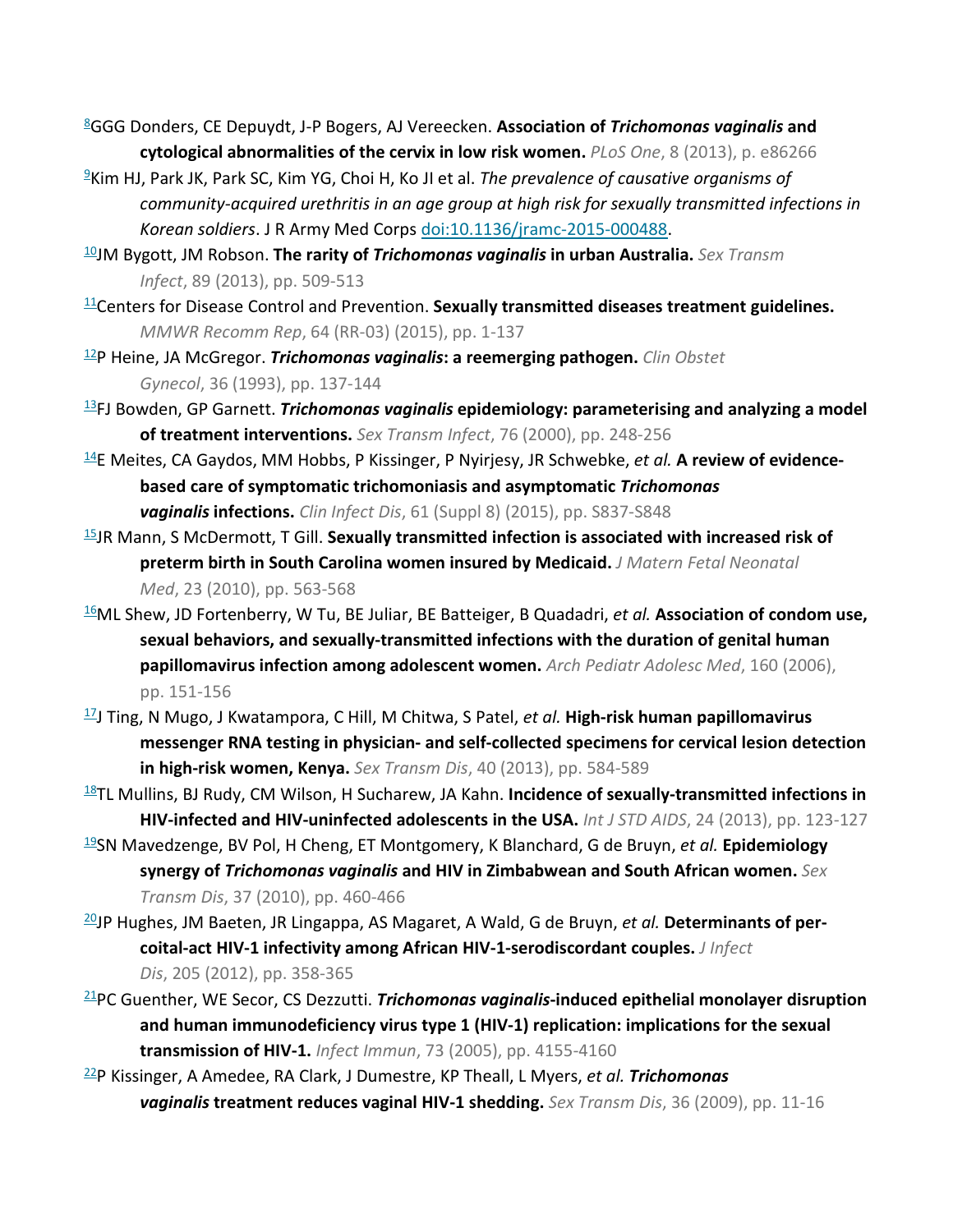- [23E](https://www.sciencedirect.com/science/article/pii/S0196439916300733?via%3Dihub#bbib23)B Quinlivan, SN Patel, CA Grodensky, CE Golin, HC Tien, MM Hobbs. **Modeling the impact of** *Trichomonas vaginalis* **infection on HIV transmission in HIV-infected individuals in medical care.** *Sex Transm Dis*, 39 (2012), pp. 671-677
- [24M](https://www.sciencedirect.com/science/article/pii/S0196439916300733?via%3Dihub#bbib24) Napierala, E Munson, KL Munson, T Kramme, C Miller, J Burtch, *et al.* **Three-year history of transcription-mediated amplification-based** *Trichomonas vaginalis* **analyte-specific reagent testing in a subacute care patient population.** *J Clin Microbiol*, 49 (2011), pp. 4190-4194
- [25E](https://www.sciencedirect.com/science/article/pii/S0196439916300733?via%3Dihub#bbib25) Munson, T Kramme, M Napierala, KL Munson, C Miller, JE Hryciuk. **Female epidemiology of transcription-mediated amplification-based** *Trichomonas vaginalis* **detection in a metropolitan setting with a high prevalence of sexually transmitted infection.** *J Clin Microbiol*, 50 (2012), pp. 3927-3931
- [26L](https://www.sciencedirect.com/science/article/pii/S0196439916300733?via%3Dihub#bbib26)E Hearn, NE Whitehead, EM Dunne, WW Latimer. **Correlates of** *Trichomonas vaginalis* **among middle age and older adults who use drugs.** *Subst Use Misuse*, 50 (2015), pp. 1501-1509
- [27R](https://www.sciencedirect.com/science/article/pii/S0196439916300733?via%3Dihub#bbib27)N Fichorova, OR Buck, HS Yamamoto, T Fashemi, HY Dawood, B Feshemi, *et al.* **The villain team-up or how** *Trichomonas vaginalis* **and bacterial vaginosis alter innate immunity in concert.** *Sex Transm Infect*, 89 (2013), pp. 460-466
- [28J](https://www.sciencedirect.com/science/article/pii/S0196439916300733?via%3Dihub#bbib28)S Huppert, B Huang, C Chen, HY Dawood, RN Fichorova. **Clinical evidence for the role of** *Trichomonas vaginalis* **in regulation of secretory leukocyte protease inhibitor in the female genital tract.** *J Infect Dis*, 207 (2013), pp. 1462-1470
- [29R](https://www.sciencedirect.com/science/article/pii/S0196439916300733?via%3Dihub#bbib29)N Fichorova, P-L Chen, CS Morrison, GF Doncel, K Mendonca, C Kwok, *et al.* **The contribution of cervicovaginal infections to the immunomodulatory effects of hormonal contraception.**  *MBio*, 6 (2015), p. e00221. e00215
- [30E](https://www.sciencedirect.com/science/article/pii/S0196439916300733?via%3Dihub#bbib30) Munson, M Napierala, J Basile, C Miller, J Burtch, JE Hryciuk, *et al. Trichomonas vaginalis* **transcription-mediated amplification-based analyte-specific reagent and alternative target testing of primary clinical vaginal saline suspensions.** *Diagn Microbiol Infect Dis*, 68 (2010), pp. 66-72
- [31E](https://www.sciencedirect.com/science/article/pii/S0196439916300733?via%3Dihub#bbib31) Munson, M Napierala, R Olson, T Endes, T Block, JE Hryciuk, *et al.* **Impact of** *Trichomonas vaginalis* **transcription-mediated amplification-based analyte-specific-reagent testing in a metropolitan setting of high sexually-transmitted disease prevalence.** *J Clin Microbiol*, 46 (2008), pp. 3368-3374
- [32A](https://www.sciencedirect.com/science/article/pii/S0196439916300733?via%3Dihub#bbib32)V Strockij, AA Gavrusev, LV Rubanik, NN Poleshchuk. **Is a nonbacterial prostatis nonbacterial?** (Russian) Urologiia, 4 (2015), pp. 102-106
- [33M](https://www.sciencedirect.com/science/article/pii/S0196439916300733?via%3Dihub#bbib33) Sviben, EM Missoni, T Meštrović, G Vojnović, GM Galinović. **Epidemiology and laboratory characteristics of Trichomonas vaginalis infection in Croatian men with and without urethritis syndrome: a case-control study.** *Sex Transm Infect*, 91 (2015), pp. 360-364
- [34G](https://www.sciencedirect.com/science/article/pii/S0196439916300733?via%3Dihub#bbib34) Lloyd, JR Case, D De Frias, RE Brannigan. **Trichomonas vaginalis orchitis with associated severe oligoasthenoteratospermia and hypogonadism.** *J Urol*, 170 (2003), p. 924
- [35M](https://www.sciencedirect.com/science/article/pii/S0196439916300733?via%3Dihub#bbib35)M Hobbs, P Kazembe, AW Reed, WC Miller, E Nkata, D Zimba, *et al.* **Trichomonas vaginalis as a cause of urethritis in Malawian men.** *Sex Transm Dis*, 26 (1999), pp. 381-387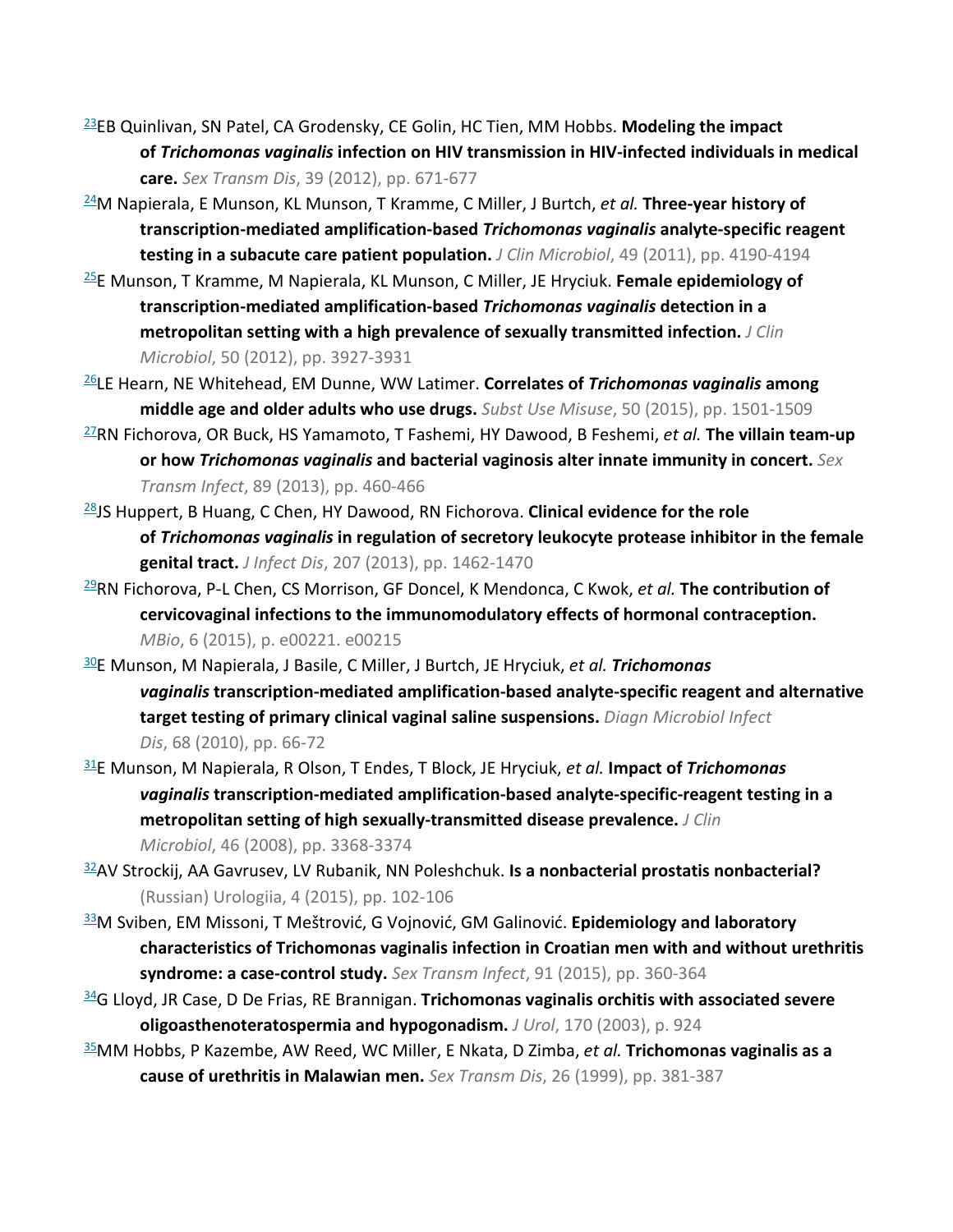- [36G](https://www.sciencedirect.com/science/article/pii/S0196439916300733?via%3Dihub#bbib36) Paz-Bailey, M Sternberg, AJ Puren, L Steele, DA Lewi. s**Determinants of HIV type 1 shedding from genital ulcers among men in South Africa.** *Clin Infect Dis*, 50 (2010), pp. 1060-1067
- [37H](https://www.sciencedirect.com/science/article/pii/S0196439916300733?via%3Dihub#bbib37)W Chesson, JM Blandford, SD Pinkerton. **Estimates of the annual number and cost of new HIV infections among women attributable to trichomoniasis in the United States.** *Sex Transm Dis*, 31 (2004), pp. 547-551
- [38B](https://www.sciencedirect.com/science/article/pii/S0196439916300733?via%3Dihub#bbib38)N Breyer, W-Y Huang, CS Rabkin, JF Alderete, R Pakpahan, *et al.* **Sexually transmitted infections, benign prostatic hyperplasia and lower urinary tract symptom-related outcomes: results from the Prostate, Lung, Colorectal and Ovarian Cancer Screening Trial.** *BJU Int*, 117 (2016), pp. 145- 154
- [39J](https://www.sciencedirect.com/science/article/pii/S0196439916300733?via%3Dihub#bbib39)R Stark, G Judson, JF Alderete, V Mundodi, AS Kucknoor, EL Giovannucci. **Prospective study of Trichomonas vaginalis infection and prostate cancer incidence and mortality: Physicians' Health Study.** *J Natl Cancer Inst*, 101 (2009), pp. 1406-1411
- [40D](https://www.sciencedirect.com/science/article/pii/S0196439916300733?via%3Dihub#bbib40) Mitteregger, SW Aberle, A Makristathis, J Walochnik, W Brozek, M Marberger, *et al.* **High detection rate of Trichomonas vaginalis in benign hyperplastic prostatic tissue.** *Med Microbiol Immunol*, 201 (2012), pp. 113-116
- [41K](https://www.sciencedirect.com/science/article/pii/S0196439916300733?via%3Dihub#bbib41)L Munson, M Napierala, E Munson, RF Schell, T Kramme, C Miller, *et al.* **Screening of male patients for Trichomonas vaginalis with transcription-mediated amplification in a community with a high prevalence of sexually transmitted infection.** *J Clin Microbiol*, 51 (2013), pp. 101-104
- [42J](https://www.sciencedirect.com/science/article/pii/S0196439916300733?via%3Dihub#bbib42) Ladd, Y-H Hsieh, M Barnes, N Quinn, M Jett-Goheen, CA Gaydos. **Female users of internet-based screening for rectal STIs: descriptive statistics and correlates of positivity.** *Sex Transm Infect*, 90 (2014), pp. 485-490
- [43E](https://www.sciencedirect.com/science/article/pii/S0196439916300733?via%3Dihub#bbib43) Munson, D Wenten, P Phipps, R Gremminger, MK Schuknecht, M Napierala, *et al.* **Retrospective assessment of transcription-mediated amplification-based screening for** *Trichomonas vaginalis* **in male sexually-transmitted infection clinic patients.** *J Clin Microbiol*, 51 (2013), pp. 1855-1860
- [44B](https://www.sciencedirect.com/science/article/pii/S0196439916300733?via%3Dihub#bbib44) Nathan, J Appiah, P Saunders, D Heron, T Nichols, R Brum, *et al.* **Microscopy outperformed in a comparison of five methods for detecting** *T. vaginalis* **in symptomatic women.** *Int J STD AIDS*, 26 (2015), pp. 251-256
- [45M](https://www.sciencedirect.com/science/article/pii/S0196439916300733?via%3Dihub#bbib45)B Nye, JR Schwebke, BA Body. **Comparison of APTIMA** *Trichomonas vaginalis* **transcriptionmediated amplification to wet mount microscopy, culture, and polymerase chain reaction for diagnosis of trichomoniasis in men and women.** *Am J Obstet Gynecol*, 200 (2009), pp. 188.e1- 188.e7
- [46R](https://www.sciencedirect.com/science/article/pii/S0196439916300733?via%3Dihub#bbib46) Arroyo, A González-Robles, A Martínez-Palomo, JF Alderete. **Signalling of** *Trichomonas vaginalis* **for amoeboid transformation and adhesion synthesis follows cytoadherence.** *Mol Microbiol*, 7 (1993), pp. 299-309
- [47Y](https://www.sciencedirect.com/science/article/pii/S0196439916300733?via%3Dihub#bbib47) Abu-Sarkodie, BK Opoku, KA Danso, HA Weiss, D Mabey. **Comparison of latex agglutination, wet preparation, and culture for the detection of** *Trichomonas vaginalis. Sex Transm Infect*, 80 (2004), pp. 201-203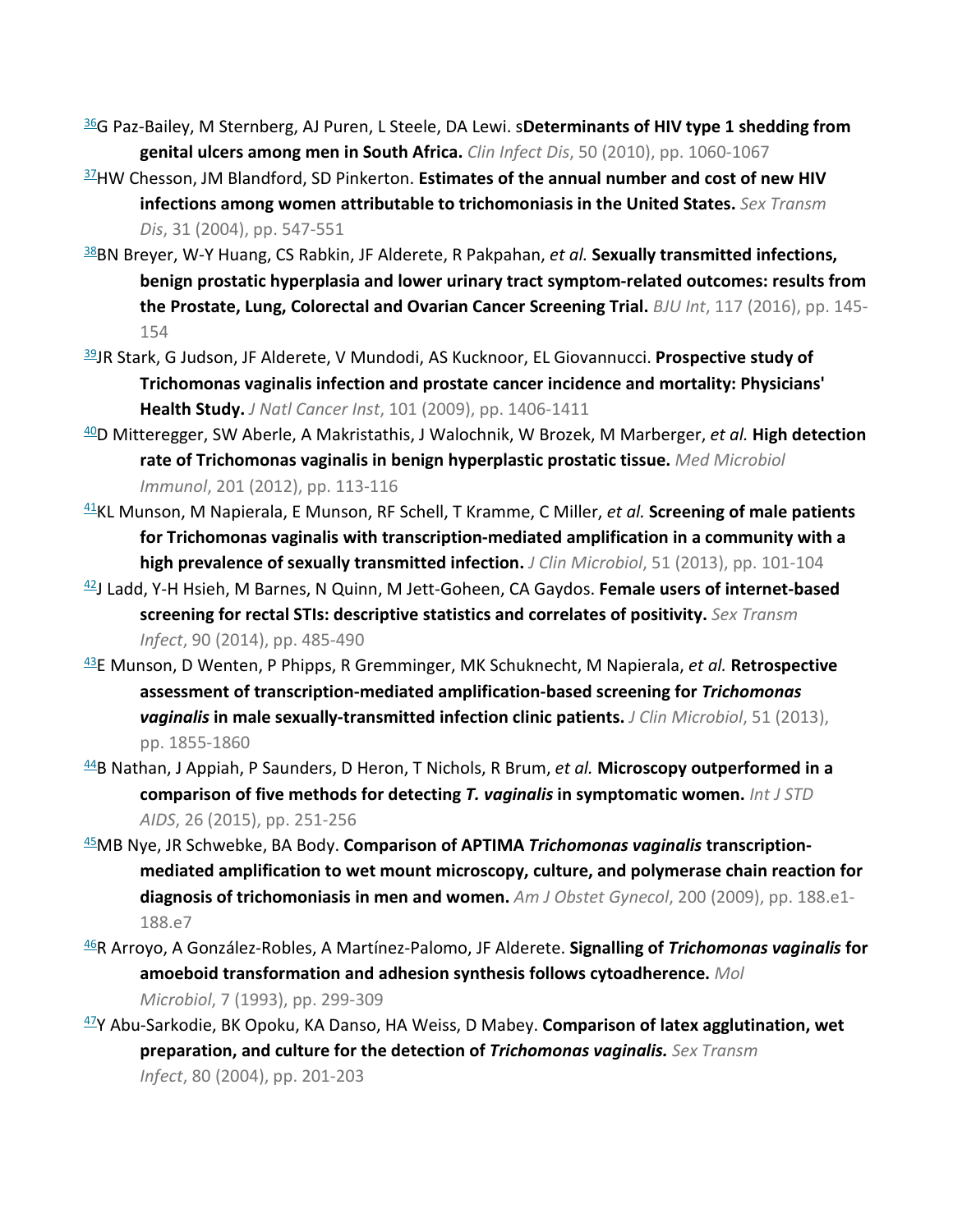- [48H](https://www.sciencedirect.com/science/article/pii/S0196439916300733?via%3Dihub#bbib48)E Jones, SA Lippman, Caiaffa-Filho, T Young, JHHM van de Wijgert. **Performance of a rapid self-test for detection of** *Trichomonas vaginalis* **in South Africa and Brazil.** *J Clin Microbiol*, 51 (2013), pp. 1037-1039
- [49K](https://www.sciencedirect.com/science/article/pii/S0196439916300733?via%3Dihub#bbib49)L Munson, Napierala, E Munson. **Suboptimal** *Trichomonas vaginalis* **antigen test performance in a low-prevalence sexually transmitted infection community.** *J Clin Microbiol*, 54 (2016), pp. 500- 501
- [50S](https://www.sciencedirect.com/science/article/pii/S0196439916300733?via%3Dihub#bbib50)B Andrea, KC Chapin. **Comparison of Aptima** *Trichomonas vaginalis* **transcription-mediated amplification assay and BD Affirm VPIII for detection of** *Trichomonas vaginalis* **in symptomatic women: performance parameters and epidemiological implications.** *J Clin Microbiol*, 49 (2011), pp. 866-869
- [51C](https://www.sciencedirect.com/science/article/pii/S0196439916300733?via%3Dihub#bbib51)P Cartwright, BD Lembke, K Ramachandran, BA Body, MB Nye, CA Rivers. **Comparison of nucleic acid amplification assays with BD Affirm VPIII for diagnosis of vaginitis in symptomatic women.** *J Clin Microbiol*, 51 (2013), pp. 3694-3699
- [52J](https://www.sciencedirect.com/science/article/pii/S0196439916300733?via%3Dihub#bbib52) Schachter, EW Hook, DH Martin, D Willis, P Fine, D Fuller, *et al.* **Confirming positive results of nucleic acid amplification tests (NAATs) for** *Chlamydia trachomatis***: all NAATs are not created equal.** *J Clin Microbiol*, 43 (2005), pp. 1372-1373
- [53Y](https://www.sciencedirect.com/science/article/pii/S0196439916300733?via%3Dihub#bbib53) Ikeda-Dantsuji, I Konomi, A Nagayama. *In vitro* **assessment of the APTIMA Combo 2 assay for the detection of** *Chlamydia trachomatis* **using highly purified elementary bodies.** *J Med Microbiol*, 54 (2005), pp. 357-360
- [54J](https://www.sciencedirect.com/science/article/pii/S0196439916300733?via%3Dihub#bbib54) Schachter, J Moncada, S Liska, C Shayevich, JD Klausner. **Nucleic acid amplification tests in the diagnosis of chlamydial and gonococcal infections of the oropharynx and rectum in men who have sex with men.** *Sex Transm Dis*, 35 (2008), pp. 637-642
- [55J](https://www.sciencedirect.com/science/article/pii/S0196439916300733?via%3Dihub#bbib55)R Schwebke, MM Hobbs, SN Taylor, AC Sena, MG Catania, BS Weinbaum, *et al.* **Molecular testing for** *Trichomonas vaginalis* **in women: results from a prospective U.S. clinical trial.** *J Clin Microbiol*, 49 (2011), pp. 4106-4111
- [56B](https://www.sciencedirect.com/science/article/pii/S0196439916300733?via%3Dihub#bbib56) Van Der Pol, JA Williams, SN Taylor, CL Cammarata, CA Rivers, BA Body, *et al.* **Detection of** *Trichomonas vaginalis* **DNA by use of self-obtained vaginal swabs with the BD ProbeTec Qx assay on the BD Viper system.** *J Clin Microbiol*, 52 (2014), pp. 885-889
- [57S](https://www.sciencedirect.com/science/article/pii/S0196439916300733?via%3Dihub#bbib57)G Badman, LM Causer, R Guy, SN Tabrizi, F Francis, B Donovan, *et al.* **A preliminary evaluation of a new GeneXpert (Gx) molecular point-of-care test for the detection of** *Trichomonas vaginalis. Sex Transm Infect*, 92 (2016), pp. 350-352
- [58T](https://www.sciencedirect.com/science/article/pii/S0196439916300733?via%3Dihub#bbib58) Rumyantseva, D Golparian, CS Nilsson, E Johansson, M Falk, H Fredlund, *et al.* **Evaluation of the new AmpliSens multiplex real-time PCR assay for simultaneous detection of** *Neisseria gonorrhoeae, Chlamydia trachomatis, Mycoplasma genitalium***, and** *Trichomonas vaginalis. APMIS*, 123 (2015), pp. 879-886
- [59D](https://www.sciencedirect.com/science/article/pii/S0196439916300733?via%3Dihub#bbib59)M Pearce, DN Styles, JP Hardick, CA Gaydos. **A new rapid molecular point-of-care assay for** *Trichomonas vaginalis***: preliminary performance data.** *Sex Transm Infect*, 89 (2013), pp. 495-497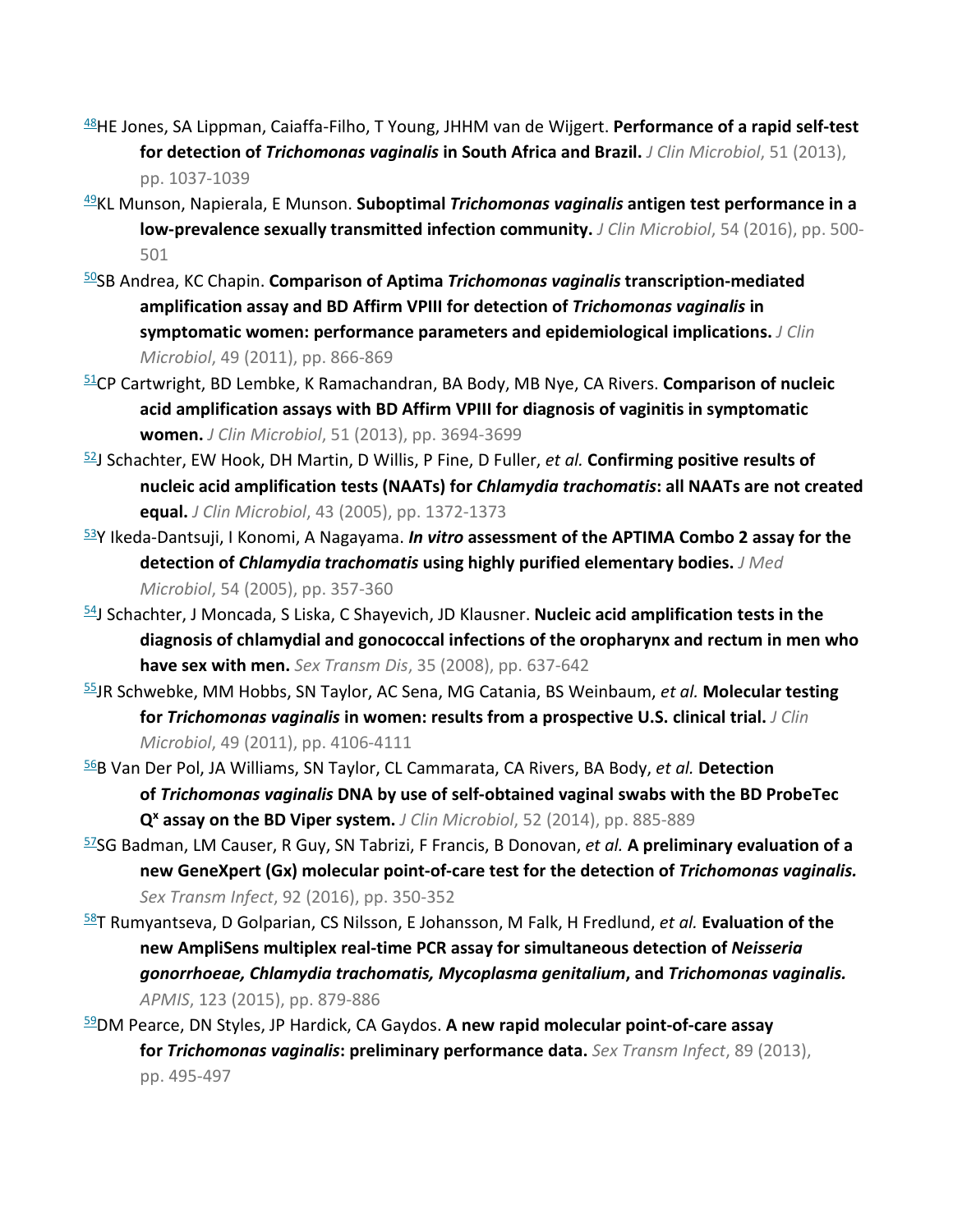- 60 Kriesel JD, Bhatia AS, Barrus C, Vaughn M, Gardner J, Crisp RJ. Multiplex PCR testing for nine different sexually transmitted diseases. *Int J STD AIDS* [doi:10.1177/0956462415615775.](http://dx.doi.org/10.1177/0956462415615775)
- [61J](https://www.sciencedirect.com/science/article/pii/S0196439916300733?via%3Dihub#bbib61)CB Reyes, JAA Solon, WL Rivera. **Development of a loop-mediated isothermal amplification assay for detection of** *Trichomonas vaginalis. Diagn Microbiol Infect Dis*, 79 (2014), pp. 337-341
- [62O](https://www.sciencedirect.com/science/article/pii/S0196439916300733?via%3Dihub#bbib62)J Kweon, J-H Choi, UH Song, AJ Park. **Performance evaluation of a DNA chip assay in the identification of major genitourinary pathogens.** *J Microbiol Methods*, 109 (2015), pp. 117-122
- [63M](https://www.sciencedirect.com/science/article/pii/S0196439916300733?via%3Dihub#bbib63)E Tomas, D Getman, CJ Donskey, MT Hecker. **Overdiagnosis of urinary tract infection and underdiagnosis of sexually transmitted infection in adult women presenting to an emergency department.** *J Clin Microbiol*, 53 (2015), pp. 2686-2692
- [64H](https://www.sciencedirect.com/science/article/pii/S0196439916300733?via%3Dihub#bbib64)M Territo, BH Wrotniak, S Bouton, GR Burstein. **A new strategy for Trichomonas testing female adolescents in the emergency department.** *J Pediatr Adolesc Gynecol*, 29 (2016), pp. 378-381
- [65E](https://www.sciencedirect.com/science/article/pii/S0196439916300733?via%3Dihub#bbib65) Munson, C Miller, M Napierala, T Kramme, R Olson, KL Munson, *et al.* **Assessment of screening practices in a subacute clinical setting following introduction of** *Trichomonas vaginalis* **nucleic acid amplification testing.** *Wisc Med J*, 111 (2012), pp. 233-236
- [66L](https://www.sciencedirect.com/science/article/pii/S0196439916300733?via%3Dihub#bbib66)V Smith, F Sorvillo, T Kuo. **Implications of** *Trichomonas vaginalis* **nucleic acid amplification testing on medical training and practice.** *J Clin Microbiol*, 51 (2013), p. 1650
- [67T](https://www.sciencedirect.com/science/article/pii/S0196439916300733?via%3Dihub#bbib67)A Peterman, LH Tian, CA Metcalf, CK Malotte, SM Paul, JM Douglas Jr. **Persistent, undetected** *Trichomonas vaginalis* **infection?** *Clin Infect Dis*, 48 (2009), pp. 259-260
- [68M](https://www.sciencedirect.com/science/article/pii/S0196439916300733?via%3Dihub#bbib68) Gatski, P Kissinger. **Observation of probable persistent, undetected** *Trichomonas vaginalis* **infection among HIV-positive women.** *Clin Infect Dis*, 51 (2010), pp. 114-115
- [69M](https://www.sciencedirect.com/science/article/pii/S0196439916300733?via%3Dihub#bbib69)L Alcaide, DJ Feaster, R Duan, S Cohen, C Diaz, JG Castro, *et al.* **The incidence of** *Trichomonas vaginalis* **infection in women attending nine sexually transmitted diseases clinics in the USA.**  *Sex Transm Infect*, 92 (2016), pp. 58-62
- [70C](https://www.sciencedirect.com/science/article/pii/S0196439916300733?via%3Dihub#bbib70)A Gaydos, M Barnes, M Jett-Goheen, N Quinn, P Whittle, T Hogan, *et al.* **Characteristics and predictors of women who obtain rescreening for sexually-transmitted infections using the www.iwantthekit.org screening program.** *Int J STD AIDS*, 24 (2013), pp. 736-744
- [71J](https://www.sciencedirect.com/science/article/pii/S0196439916300733?via%3Dihub#bbib71) Papp, J Schachter, C Gaydos, B Van Der Pol. **Recommendations for the laboratory-based detection of** *Chlamydia trachomatis***and** *Neisseria gonorrhoeae***—2014.** *MMWR Recomm Rep*, 64 (RR-02) (2014), pp. 1-24
- [72E](https://www.sciencedirect.com/science/article/pii/S0196439916300733?via%3Dihub#bbib72) Munson, H Bykowski, KL Munson, M Napierala, PJ Reiss, RF Schell, *et al.* **Clinical laboratory assessment of** *Mycoplasma genitalium* **transcription-mediated amplification using primary female urogenital specimens.** *J Clin Microbiol*, 54 (2016), pp. 432-438
- [73C](https://www.sciencedirect.com/science/article/pii/S0196439916300733?via%3Dihub#bbib73)A Gaydos, MR Barnes, N Quinn, M Jett-Goheen, YH Hsieh. *Trichomonas vaginalis* **infection in men who submit self-collected penile swabs after internet recruitment.** *Sex Transm Infect*, 89 (2013), pp. 504-508
- <sup>74</sup>L Dize, P Agreda, N Quinn, MR Barnes, Y-H Hsieh, CA Gaydos. **Comparison of self-obtained penilemeatal swabs to urine for the detection of** *C. trachomatis, N. gonorrhoeae* **and** *T. vaginalis. Sex Transm Infect*, 89 (2013), pp. 305-307